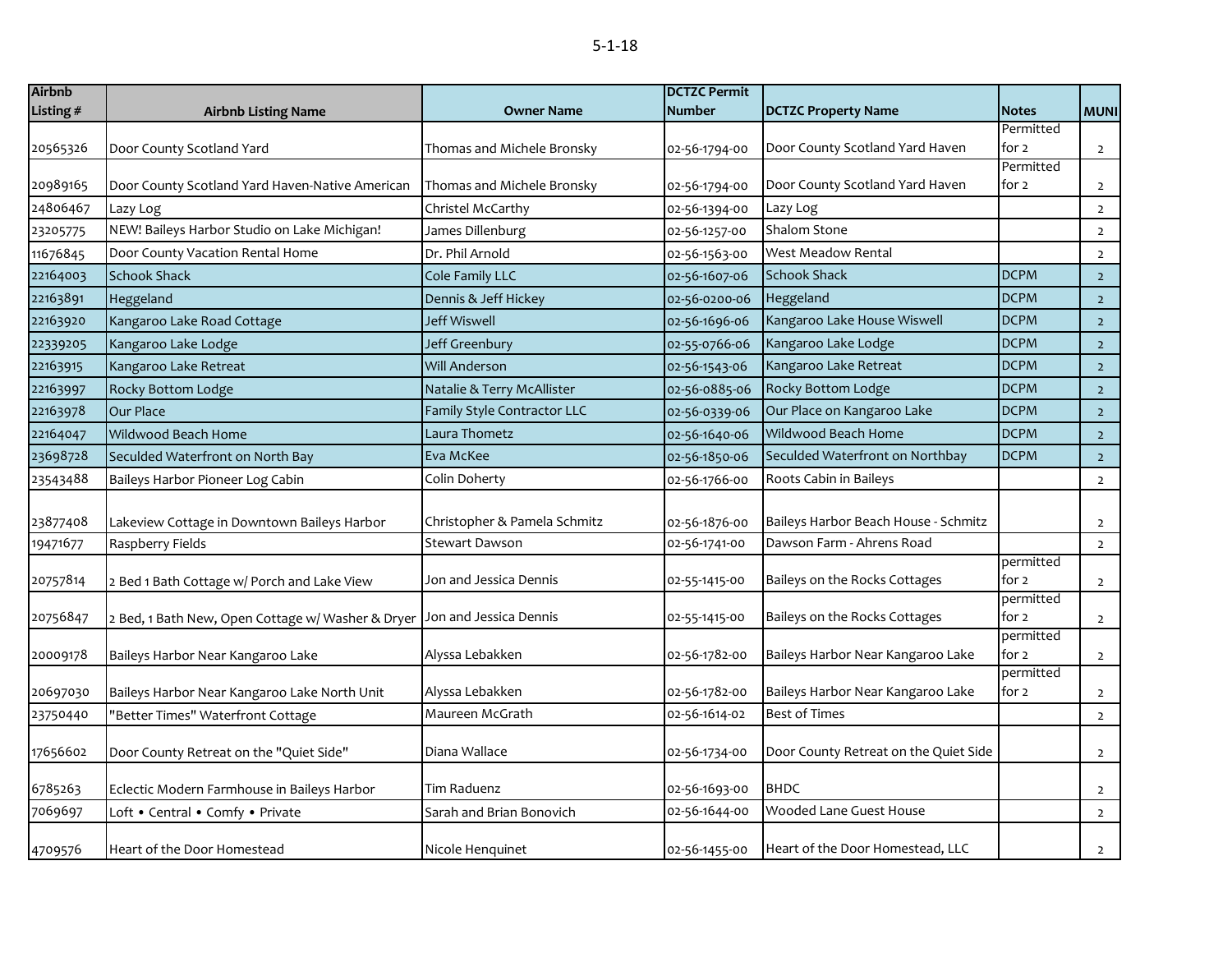| 8673829  | Door County Cabin in the Woods                                       | Karen Berndt                                       | 02-56-1564-00 | Door County Cabin in the Woods       |                | $\overline{2}$ |
|----------|----------------------------------------------------------------------|----------------------------------------------------|---------------|--------------------------------------|----------------|----------------|
|          |                                                                      |                                                    |               |                                      | Dreamland      |                |
| 19712891 | Burnt Hollow - Main House and Cottage Sleeps 12                      | Eleanor Poole Trust                                | 02-56-1733-13 | <b>Burnt Hollow</b>                  | Agent          | $\overline{2}$ |
| 1254037  | Cedar Creek Lodge (sold) Islandview Lake House                       | Michael Servais                                    | 02-56-1019-00 | Cedar Creek Lodge                    |                | $\overline{2}$ |
| 22186390 | Baileys Harbor Yellow Home with a View                               | Matt Horton                                        | 02-56-1826-00 | <b>Baileys Harbor Yellow House</b>   |                | $\overline{2}$ |
|          |                                                                      |                                                    |               | Door County Cabin in the Woods-      | permitted      |                |
| 8126599  | Tranquil, Sunny 3 Bedroo,/2.5 Bath Condo                             | Karen Berndt                                       | 02-56-1564-00 | Tranquil Condo                       | for 2          | $\overline{2}$ |
|          |                                                                      |                                                    |               |                                      |                |                |
| 3831684  | New- Private- Secluded Home                                          | Patrick Donley                                     | 06-56-1521-00 | Donely - 6058 CTH OO                 |                | 6              |
| 14101126 | Clay Banks Retreat a Quiet Home on Lake Michigan                     | Dean Zajac                                         | 06-56-1002-00 | Clay Banks Retreat                   |                | 6              |
|          |                                                                      |                                                    |               |                                      |                |                |
|          |                                                                      |                                                    |               |                                      |                |                |
|          |                                                                      |                                                    |               |                                      |                |                |
|          |                                                                      |                                                    |               |                                      | permitted      |                |
|          |                                                                      |                                                    |               |                                      | for two units  |                |
|          |                                                                      |                                                    |               |                                      | owner is       |                |
|          |                                                                      |                                                    |               |                                      | hedging        |                |
|          |                                                                      |                                                    |               | The Treehouse at Plum Bottom/The     | bets with      |                |
| 7340588  | The Cabin at Plum Bottom                                             | Chad Luberger/ Marlyn & Pamela Moore 08-56-1284-00 |               | Carriage House at Plum Bottom        | three listings | 8              |
| 23543379 | Clean Cozy Landmark Condo--Book Now                                  | David Buker                                        | 08-53-1848-00 | Landmark Buker                       |                | 8              |
|          | Big discount on Landmark Resort rates on 1BR                         |                                                    |               |                                      | permitted      |                |
| 22011733 | condo                                                                | Jewelette Neary                                    | 08-53-1817-00 | Landmark Resort- Neary               | for 2          | $\bf 8$        |
|          |                                                                      |                                                    |               |                                      | permitted      |                |
| 21595419 | Big discount off Landmark Rates on beautiful condo Jewelette Neary   |                                                    | 08-53-1817-00 | Landmark Resort-Neary                | for 2          | 8              |
| 20123459 | NEW! 2BR Egg Harbor House on 2 Acres!                                | Kerri Zergoski                                     | 08-56-1768-00 | Lodge 42                             |                | $\bf 8$        |
| 19082486 | Gorgeous Waterview overlooking the bay of green ba Matthew A Pidgeon |                                                    | 08-53-1754-00 | Landmark Resort - Pidgeon - Unit 205 |                | 8              |
| 13606442 | Cozy Farmhouse Studio                                                | Renee Schwaller and Steve Beaudot                  | 08-56-1649-00 | Farmhouse Studio                     |                | 8              |
|          |                                                                      |                                                    |               |                                      |                |                |
|          |                                                                      |                                                    |               |                                      |                |                |
|          |                                                                      |                                                    |               |                                      | permitted      |                |
|          |                                                                      |                                                    |               |                                      | for two units  |                |
|          |                                                                      |                                                    |               |                                      | owner is       |                |
|          |                                                                      |                                                    |               |                                      | hedging        |                |
|          |                                                                      |                                                    |               | The Treehouse at Plum Bottom/The     | bets with      |                |
| 4950769  | The Treehouse at Plum Bottom                                         | Chad Luberger/ Marlyn & Pamela Moore 08-56-1284-00 |               | Carriage House at Plum Bottom        | three listings | 8              |
| 6677520  | Sunset Bluff Getaway in Egg Harbor                                   | Michael & Christina Hauge                          | 08-53-0384-00 | Sunset Bluff Condo - Unit 2- Hauge   |                | 8              |
|          |                                                                      |                                                    |               |                                      | permitted      |                |
| 19190730 | Newly Updated! 2 Bed/1 Ba Family Friendly Resort                     | Scott & Wendy Schultz                              | 08-53-1626-00 | Landmark Resort - Schultz            | for 2          | 8              |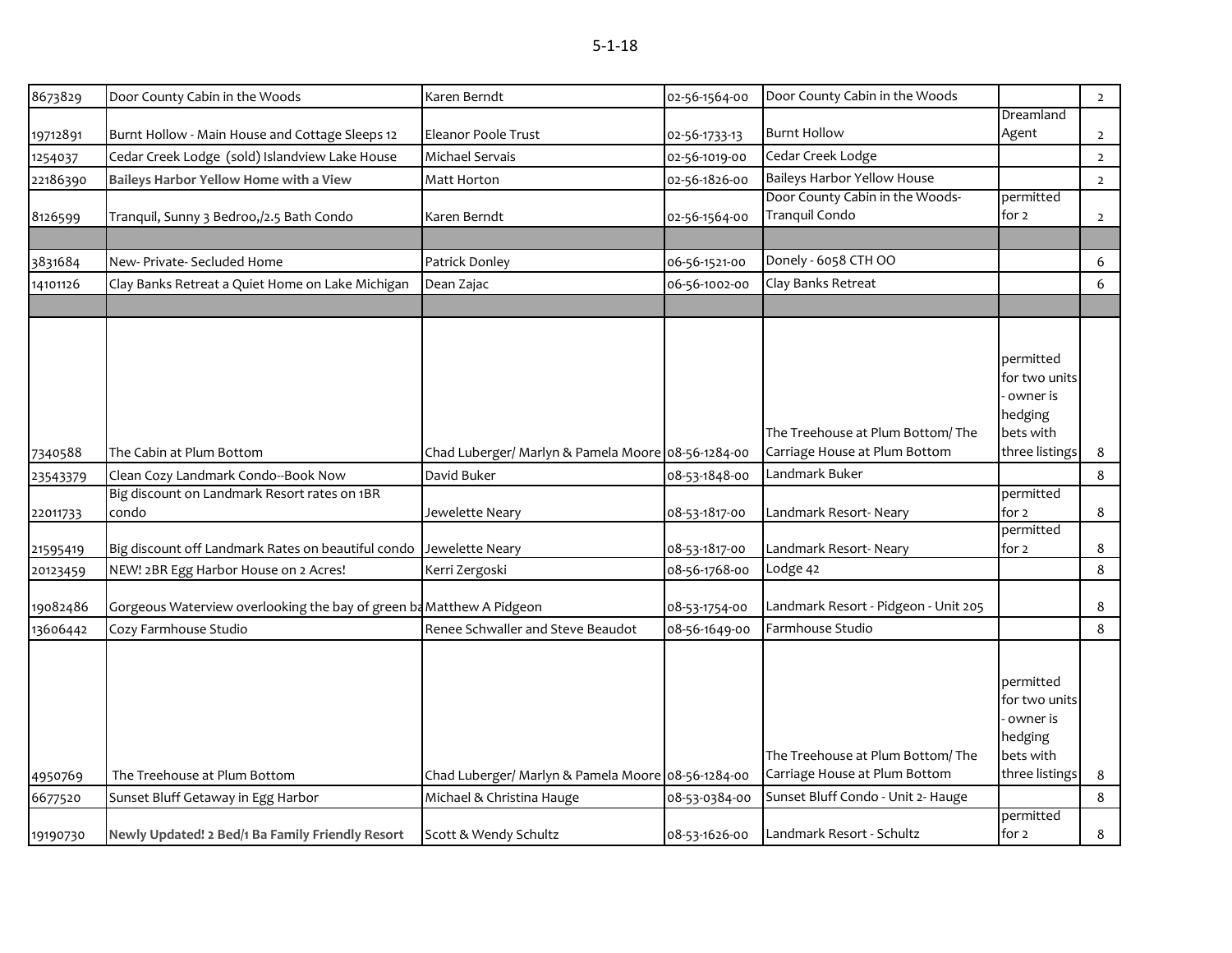|          |                                                                               |                                                    |               |                                                                   | permitted                                                                        |         |
|----------|-------------------------------------------------------------------------------|----------------------------------------------------|---------------|-------------------------------------------------------------------|----------------------------------------------------------------------------------|---------|
| 12896781 | Renovated! 2 Bedroom/1 ba Family Friendly Resort                              | Scott & Wendy Schultz                              | 08-53-1626-00 | Landmark Resort - Schultz                                         | for 2                                                                            | 8       |
| 24351064 | Nautical Theme 1 Bed 1 Bath Condo w/ Waterview                                | Michael White                                      | 08-53-1834-07 | Landmark Resort White                                             |                                                                                  | 8       |
|          |                                                                               |                                                    |               | Landmark Resort - Our Piece of the                                |                                                                                  |         |
| 13479701 | Our Piece of the Door                                                         | Roby Onan                                          | 08-53-1652-00 | Door - Onan #3224                                                 |                                                                                  | 8       |
| 16662817 | Cottage on the Bay                                                            | Elizabeth & Mario Bernardi                         | 08-56-0841-00 | Cottage on the Bay - Bernardi                                     |                                                                                  | 8       |
|          |                                                                               |                                                    |               | - Landmark Resort - Units 1225 -1220                              | permitted                                                                        |         |
| 16213355 | Newly Renovated Waterview 1 Bedroom 1 bath Condo Christopher and Sara Spencer |                                                    | 08-53-1686-00 | Spencer                                                           | for 2                                                                            | 8       |
|          |                                                                               |                                                    |               | - Landmark Resort - Units 1225 -1220                              | permitted                                                                        |         |
| 16462773 | Relaxing 1 Bedroom 1 Bathroom Condo                                           | Christopher and Sara Spencer                       | 08-53-1686-00 | Spencer<br>Landmark Resort- Beautiful Water                       | for 2                                                                            | 8       |
|          | Beautiful Waterview Condo                                                     | Kathlyn Geracie                                    | 08-53-1689-00 | View Condo                                                        |                                                                                  | 8       |
| 1595111  |                                                                               |                                                    |               | Landmark Resort Unit 2317 - Leaf                                  |                                                                                  |         |
| 16751564 | Leaf House Door County                                                        | Sean and Cami Wright                               | 08-53-1699-00 | House Door County                                                 |                                                                                  | 8       |
| 15399898 | Relaxing Waterfront Door County Lake House                                    | Brianne & Barry Tegel                              | 08-56-1707-00 | Door County Lake House Tegel                                      |                                                                                  | $\bf 8$ |
| 16987204 | Relaxing Nostalgic Log Home "Green Apple Lodge"                               | Patricia Culliton                                  | 08-56-1715-00 | Green Apple Lodge                                                 |                                                                                  | 8       |
| 17748137 | Egg Harbor Cottage on the Waters of Green Bay                                 | Patti Jo Hedeen                                    | 08-55-0302-00 | Sunset on Bay Shore                                               |                                                                                  | $\bf 8$ |
| 3238045  | Quaint Door County Haven                                                      | Mark Lorenzo                                       | 08-53-1832-00 | Landmark Resort Lorenzo                                           |                                                                                  | 8       |
| 17527605 | 2 Bed 2 Bath Condo w/ Pool Access                                             | Will Pflum                                         | 08-53-1684-00 | Landmark Resort Pflum                                             |                                                                                  | 8       |
| 2216401  | <b>Sunset Sanctuary</b>                                                       | Daniel & Wanda Kupsco                              | 08-56-1566-06 | <b>Sunset Sanctuary</b>                                           | <b>DCPM</b>                                                                      | 8       |
| 22339046 | Ohlson Chateau                                                                | David Ohlson - Charles Chilcote                    | 08-56-0729-06 | Ohlson Chateau                                                    | <b>DCPM</b>                                                                      | 8       |
| 22163874 | Fox Den                                                                       | Robert J & Michele M Fox                           | 08-56-0823-06 | Fox Den                                                           | <b>DCPM</b>                                                                      | 8       |
| 22164041 | Whitestone at the Water                                                       | Sara Steinhardt & Jon Chapman                      | 08-56-1316-06 | Whitestone at the Water                                           | <b>DCPM</b>                                                                      | 8       |
| 8163799  | The Cottage at Plum Bottom                                                    | Chad Luberger/ Marlyn & Pamela Moore 08-56-1284-00 |               | The Treehouse at Plum Bottom/The<br>Carriage House at Plum Bottom | permitted<br>for two units<br>owner is<br>hedging<br>bets with<br>three listings | 8       |
|          |                                                                               |                                                    |               |                                                                   | permitted                                                                        |         |
| 19123032 | O.B.P. Kornerstone Unit                                                       | Claire & Frank Murphy                              | 08-59-1233-00 | Off the Beaten Path                                               | for 4 units                                                                      | 8       |
|          |                                                                               |                                                    |               |                                                                   | permitted                                                                        |         |
| 19120828 | O.B.P. Wildside Unit                                                          | Claire & Frank Murphy                              | 08-59-1233-00 | Off the Beaten Path                                               | for 4 units                                                                      | 8       |
|          |                                                                               |                                                    |               | Off the Beaten Path                                               | permitted<br>for 4 units                                                         | 8       |
| 19117481 | O.B.P. Baliwick Unit                                                          | Claire & Frank Murphy                              | 08-59-1233-00 |                                                                   | permitted                                                                        |         |
| 19119678 | O.B.P. Bunk Unit                                                              | Claire & Frank Murphy                              | 08-59-1233-00 | Off the Beaten Path                                               | for 4 units                                                                      | 8       |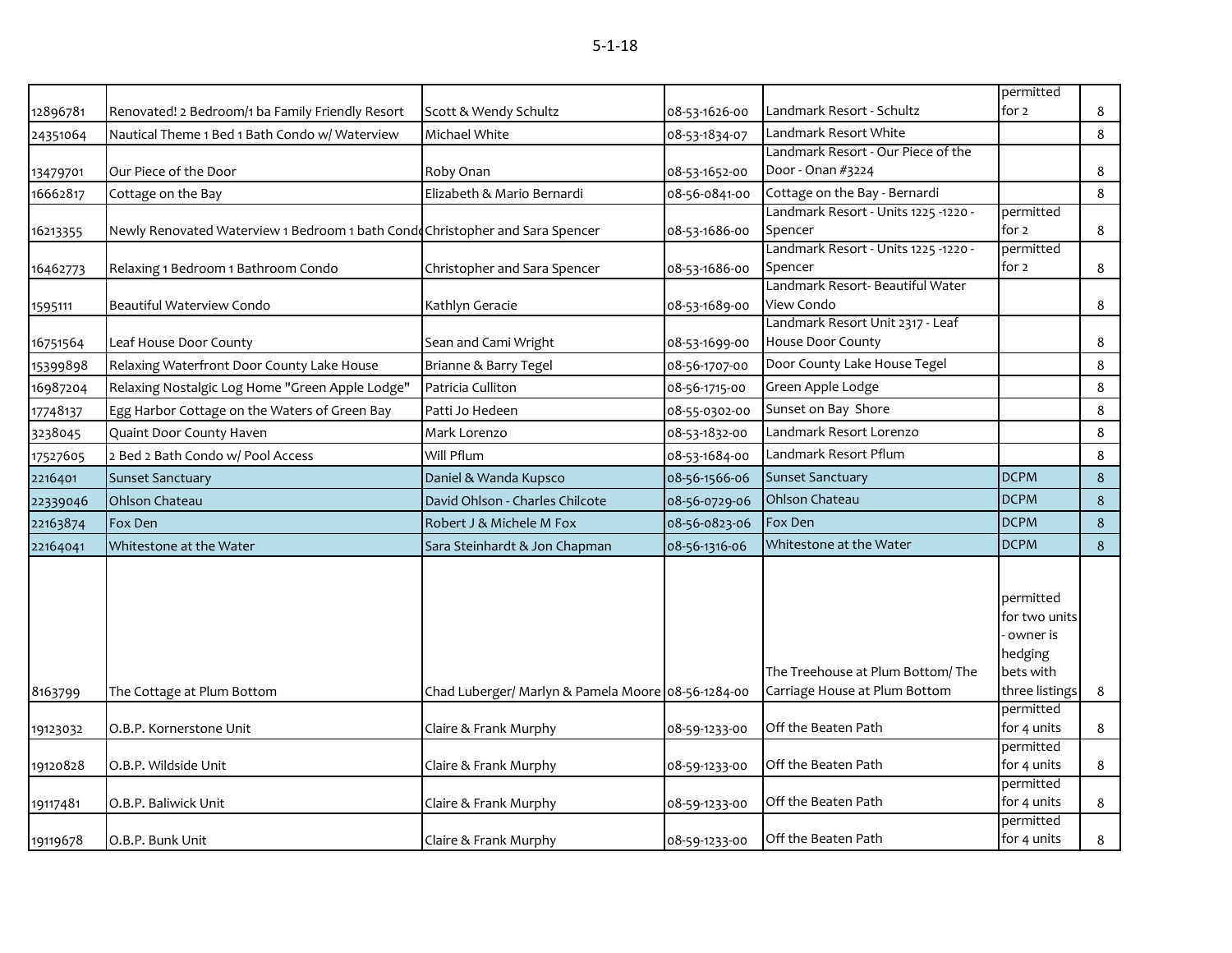|          |                                                |                                       |               |                                                   | Dreamland                |                  |
|----------|------------------------------------------------|---------------------------------------|---------------|---------------------------------------------------|--------------------------|------------------|
| 19667912 | Ski Shore Retreat                              | Susan Kwaterski                       | 08-56-0806-13 | Ski Shore Retreat                                 | Agent                    | 8                |
|          |                                                |                                       |               | Landmark Resort-Unit 307- Island                  |                          |                  |
| 14613779 | Gorgeous Waterview 2 Bedroom 1 Bath Condo!     | Island Winds LLC - Kristin Van Drisse | 08-53-1671-00 | Winds LLC                                         |                          | 8                |
| 7989119  | Breathtaking Water View Condo                  | Michael and Leigh Dicks               | 08-53-1554-00 | Landmark Resort - Dicks Rental                    |                          | 8                |
|          |                                                |                                       |               | Landmark Resort - Door County                     | permitted                |                  |
| 21025213 | Comfortable Condo at Beautiful Landmark Resort | Brian Wiegland                        | 08-53-1688-00 | Getaways-Wiegand                                  | for 4 units              | 8                |
|          | Check out this Landmark Condo--Clean, Quick    |                                       |               | Landmark Resort - Door County                     | permitted                |                  |
| 23518849 | <b>Book</b>                                    | Brian Wiegland                        | 08-53-1688-01 | Getaways-Wiegand                                  | for 4 units              | 8                |
|          |                                                |                                       |               | Landmark Resort - Door County                     | permitted                |                  |
| 18287078 | Serene 1 Bed 1 Bath Condo w/ Woods View        | <b>Brian Wiegland</b>                 | 08-53-1688-00 | Getaways-Wiegand<br>Landmark Resort - Door County | for 4 units<br>permitted | 8                |
| 18286289 | Remodeled 1 Bed 1 Bath ADA Condo w/ Wood View  | <b>Brian Wiegland</b>                 | 08-53-1688-00 | Getaways-Wiegand                                  | for 4 units              | 8                |
|          | Bluff Cottage Sunsets NEW CONSTRUCTION Egg     |                                       |               |                                                   | permitted                |                  |
| 24133770 | Harbor                                         | Gail Bergman                          | 08-56-1874-00 | <b>Bluff Cottage</b>                              | for 4 units              | 8                |
|          |                                                |                                       |               |                                                   | permitted                |                  |
| 24130622 | The Lodge                                      | Dale La Violette                      | 08-55-0133-00 | Cottage Retreat                                   | for 6                    | 8                |
| 22083085 | Woodwalk Retreat                               | Andrew and Jillaine Seefeldt          | 08-56-1834-00 | <b>Woodwalk Retreat</b>                           |                          | 8                |
| 18324472 | Bed 1 Bath Condo Close to Pool and Amenities   | Susan & Richard Geils                 | 08-53-1716-00 | Landmark Geils                                    |                          | 8                |
|          |                                                |                                       |               |                                                   |                          |                  |
|          |                                                |                                       |               | Awesome Sunset Condo - Ridgewood                  |                          |                  |
| 17121280 | Awesome Sunset Condo                           | Christine Crowley                     | 09-53-0549-00 | Condo 5                                           |                          | 9                |
| 19113075 | Awesome Sunset Condo TOO                       | Claire & Frank Murphy                 | 09-53-1445-00 | Awesome Sunset Condo TOO                          |                          | 9                |
| 23769295 | Church Street House                            | Kaaren Northrup - SWNKCN LLC          | 09-56-1881-16 | Church Street House                               |                          | 9                |
| 13589290 | Egg Harbor Log Cabin                           | Karen Berndt                          | 09-56-1646-00 | Egg Harbor Log Cabin                              |                          | 9                |
| 13812976 | Egg Harbor Bluffwood House                     | Claire & Frank Murphy                 | 09-56-1232-00 | <b>Blluffwood House</b>                           |                          | 9                |
| 7324007  | The Pink House                                 | Sandra DeLegge                        | 09-56-1545-00 | The Pink House                                    |                          | 9                |
| 22164009 | Sounds of the Bay                              | <b>Brian Fecteau</b>                  | 09-56-1725-06 | Sounds of the Bay                                 | <b>DCPM</b>              | $\boldsymbol{9}$ |
| 22163979 | On the Water Escape                            | Jan & Craig Bilgen                    | 09-55-0817-06 | On the Water Escape                               | <b>DCPM</b>              | 9                |
| 22339056 | White Cliff Cottage                            | Michael & Dawn McCole                 | 09-56-0894-06 | White Cliff Cottage                               | <b>DCPM</b>              | $\mathsf 9$      |
| 23697711 | Scenic Home in Egg Harbor                      | Massoud Maleki                        | 09-56-1086-06 | Scenic Home in Egg Harbor                         | <b>DCPM</b>              | 9                |
| 22280403 | Lighthouse Place                               | Frank & Claire Murphy                 | 09-56-1830-00 | Lighthouse Place                                  |                          | 9                |
|          |                                                |                                       |               |                                                   | permitted                |                  |
| 15922477 | Treehouse Appartment                           | Kathy Navis                           | 09-53-1576-00 | <b>Sunset View Apartment</b>                      | for 4                    | 9                |
|          |                                                |                                       |               |                                                   | permitted                |                  |
| 9602336  | Downstown Sunset View Apartment                | Kathy Navis                           | 09-53-1576-00 | <b>Sunset View Apartment</b>                      | for 4                    | 9                |
| 20770425 | Green Door Inn Unit #5                         | Kathy Navis                           | 09-53-1576-01 | <b>Sunset View Apartment</b>                      | permitted<br>for $4$     | 9                |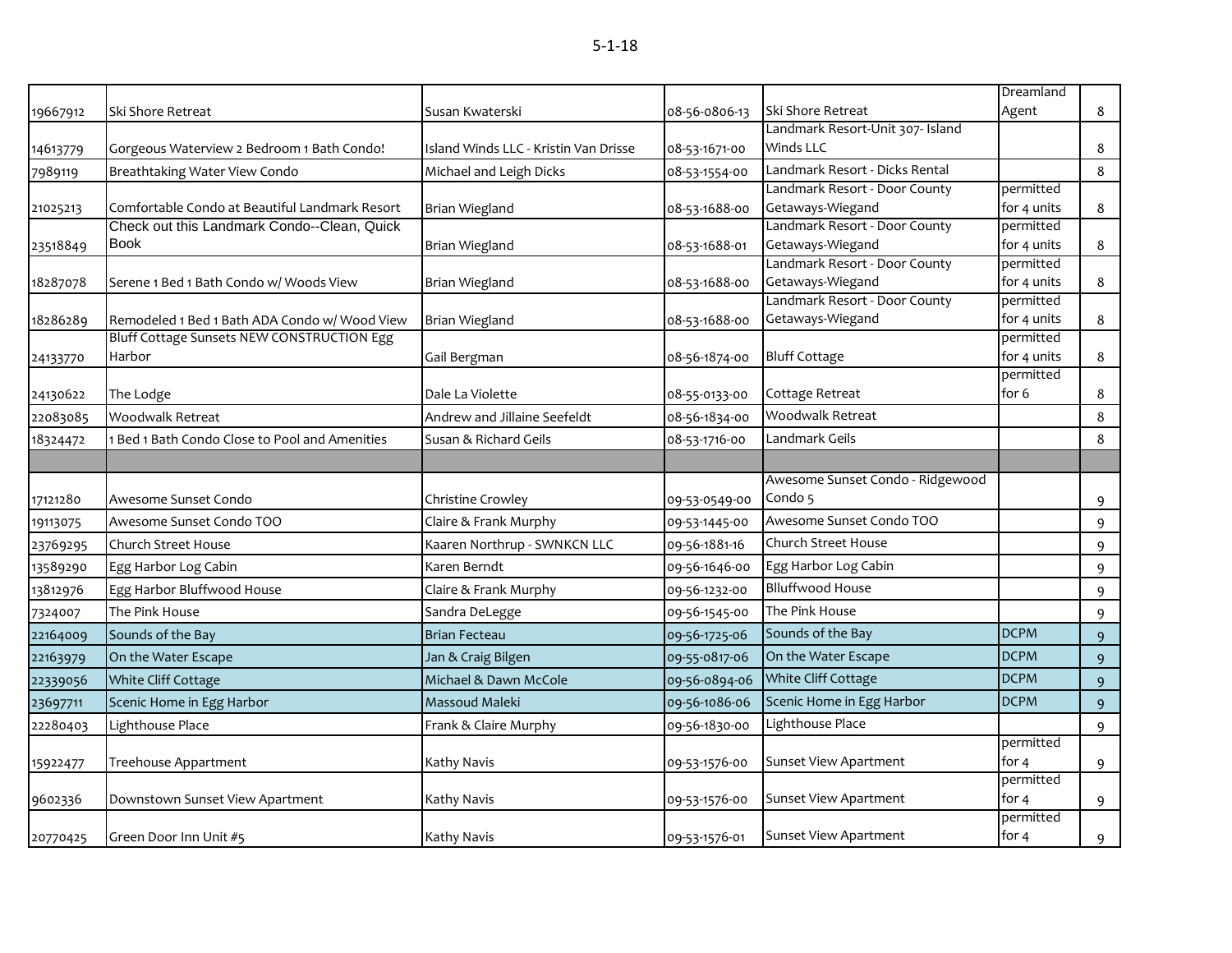|          |                                                        |                                |               |                                    | permitted          |    |
|----------|--------------------------------------------------------|--------------------------------|---------------|------------------------------------|--------------------|----|
| 20771252 | Green Door Inn Unit #6                                 | Kathy Navis                    | 09-53-1576-02 | Sunset View Apartment              | for 4              | 9  |
| 525258   | Quiaint Cozy A-Frame in Door County                    | Tim & Kristin Mahoney          | 09-56-1308-00 | Quaint Cozy A-Frame                |                    | 9  |
| 11512240 | Gorgeous View ~ Walk to Town                           | Melanie and Richard Parsons    | 09-53-1609-00 | Ridgewood Bluff Condo - Parson     |                    | 9  |
| 17170132 | Cape Cod Style 3 Bedroom                               | Alpine                         | 09-51-0318-00 | Alpine                             |                    | 9  |
| 17184189 | Cape Cod-Style 1 Bdrm Cottage in Egg Harbor, WI        | Alpine                         | 09-51-0318-00 | Alpine                             |                    | 9  |
| 17746266 | True Door County - Four Bedroom/2 Bathroom Home Alpine |                                | 09-51-0318-00 | Alpine                             |                    | 9  |
| 17744343 | True Door County - 2 Bedroom/1 Bathroom Home           | Alpine                         | 09-51-0318-00 | Alpine                             |                    | 9  |
| 17748572 | Door County - 2 Bedroom/1 Bathroom Home on Wate Alpine |                                | 09-51-0318-00 | Alpine                             |                    | 9  |
| 17745387 | True Door County - 3 Bedroom/2 Bathroom Home           | Alpine                         | 09-51-0318-00 | Alpine                             |                    | 9  |
| 22846687 | <b>Bay Tree Loft</b>                                   | Jill Sommers                   | 09-56-1839-00 | <b>Bay Tree Loft</b>               |                    | 9  |
| 20975595 | Point Beach House ~ Waterfront, 4 bedrooms             | Mary Zeller                    | 09-56-1882-00 | Point Beach Home                   |                    | 9  |
| 22446412 | Egg Harbor Hideaway                                    | RME Holdings - Robert Esposito | 09-56-1780-00 | Egg Harbor Hideaway                | permitted<br>for 2 | 9  |
|          |                                                        |                                |               |                                    | permitted          |    |
| 16911381 | Village Cottage- close to shops, dining, & water       | A Village Cottage LLC          | 09-55-0735-00 | A Village Cottage LLC              | for 2              | 9  |
|          |                                                        |                                |               |                                    | permitted          |    |
| 16542621 | Village Cottage - walkable to waterfront and town      | A Village Cottage LLC          | 09-55-0735-00 | A Village Cottage LLC              | for 2              | 9  |
|          |                                                        |                                |               |                                    | permitted          |    |
| 20360386 | Egg Harbor Hideaway                                    | RME Holdings - Robert Esposito | 09-56-1780-00 | Egg Harbor Hideaway                | for $2$            | 9  |
| 17097048 | Meadow Ridge Door County -                             | Peri Jackson                   | 09-59-1717-00 | Meadow Ridge Timeshare Jackson     |                    | 9  |
|          |                                                        |                                |               |                                    |                    |    |
| 22750642 | Bright Modern Guest Room in a Perfect Location         | Laurel Ciohon                  | 11-56-1853-00 | Ephraim Modern Guesthouse - Ciohon |                    | 11 |
|          |                                                        |                                |               |                                    | permitted          |    |
| 15152902 | Peninsula Park and Island View - 3 bedroom house       | James Lindbloom                | 11-56-1558-00 | Peninsula Park and Island View     | for 2              | 11 |
| 7746988  | #1 Peninsula Park and Island View                      | James Lindbloom                | 11-56-1558-00 | Peninsula Park and Island View     | permitted<br>for 2 | 11 |
|          |                                                        |                                |               |                                    | permitted          |    |
| 7833318  | #2 Peninsula Park and Island View                      | James Lindbloom                | 11-56-1558-00 | Peninsula Park and Island View     | for 2              | 11 |
| 22163846 | <b>Bayview Cottage</b>                                 | Parks Edge Lakeshore LLC       | 11-55-0411-06 | Parks Edge Cottages                | <b>DCPM</b>        | 11 |
| 22163982 | Parksedge lakeshore cottage                            | <b>Rick Wegman</b>             | 11-56-1498-06 | <b>Bayview Cottage</b>             | <b>DCPM</b>        | 11 |
| 22339193 | Coral Hill Cottage                                     | Leslee and Morrie Goldman      | 11-56-1258-06 | Coral Hill Cottage                 | <b>DCPM</b>        | 11 |
| 2233731  | Cedar Glen                                             | John & Rachel Rothschild       | 11-55-0758-06 | Cedar Glen                         | <b>DCPM</b>        | 11 |
| 22163819 | <b>BD Thorp House</b>                                  | <b>BD</b> Thorp                | 11-56-0809-06 | Thorpe House, The                  | <b>DCPM</b>        | 11 |
| 22163862 | Cottage on Townline                                    | <b>Roy Elquist</b>             | 11-56-1069-06 | Townline                           | <b>DCPM</b>        | 11 |
| 22163944 | Kulma Cottages 3                                       | Gregg & Janice Kulma           | 11-55-0279-06 | Kulma Cottages                     | <b>DCPM</b>        | 11 |
| 22163929 | Kulma Cottages 1                                       | Gregg & Janice Kulma           | 11-55-0279-06 | Kulma Cottages                     | <b>DCPM</b>        | 11 |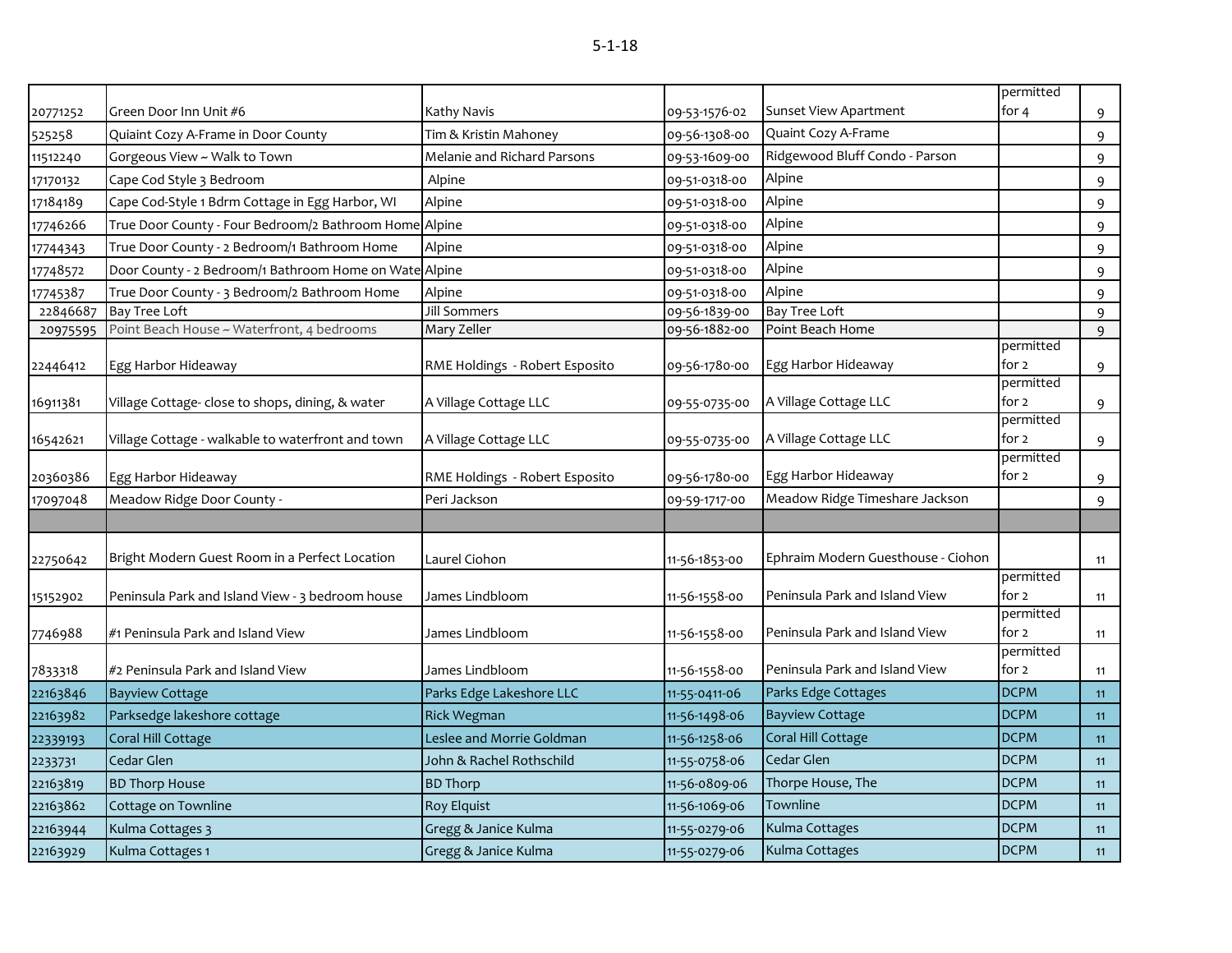| 22163935              | Kulma Cottages 2                                      | Gregg & Janice Kulma             | 11-55-0279-06 | Kulma Cottages                      | <b>DCPM</b> | 11              |
|-----------------------|-------------------------------------------------------|----------------------------------|---------------|-------------------------------------|-------------|-----------------|
| 22337321              | Hilltop Haven                                         | Nick Hilmer                      | 11-56-1336-06 | Hilltop Haven                       | <b>DCPM</b> | 11              |
| 22163964              | Moravia Bluff Nest                                    | Phil & Alison Tatlow             | 11-56-1568-06 | Moravia Bluff Nest                  | <b>DCPM</b> | 11              |
| 22163884              | Harbor House                                          | Windsor McCutcheon               | 11-56-1724-06 | Harbor House on North Shore         | <b>DCPM</b> | 11              |
| 22163987              | Park's Edge Lakeshore Home                            | Jacob and Greta Odders           | 11-56-1818-06 | Parks Edge Lakeshore Beach House    | <b>DCPM</b> | 11              |
| 22163826              | Cedar Barn                                            | Jennifer & Bjorn Larson          | 11-56-1635-06 | Cedar Barn Rental                   | <b>DCPM</b> | 11              |
| 22164019              | The Beach                                             | Chris & Kirsten Bungener         | 11-56-0954-06 | The Beach                           | <b>DCPM</b> | 11              |
| 23698434              | Ephraim Boat House                                    | <b>Robert and Nicole Collins</b> |               | 11-56-1708-06 Ephraim Boat House    | <b>DCPM</b> | 11              |
| <mark>24052610</mark> | Natures Window                                        | <b>Bill Anderson</b>             |               |                                     |             |                 |
| 20916442              | NEW! 3BR Ephraim House w/ Harbor Views!               | Carol S Corbett                  | 11-56-1806-00 | Harbor View Ephraim - Corbett       |             | 11              |
| 13769377              | <b>Hollis House</b>                                   | Daniel & Lori Schwefel           | 11-56-1659-00 | Hollis House                        |             | 11              |
| 13549163              | Rustic Elegance                                       | Daniel & Laurel Simons           | 11-56-1656-00 | Elegant Home in Ephraim             |             | 11              |
|                       |                                                       |                                  |               |                                     |             |                 |
| 15634038              | Brookpoint Condo 2 BR, 2 BA                           | Karen Berndt                     | 12-53-1681-00 | Brook Point Condo #5- Berndt        |             | 12              |
| 23254660              | NEW! Custom 3BR Home 3 Min from Fish Creek<br>Harbor  | <b>Beth Ciesar</b>               | 12-56-1858-00 | <b>Bluff Barn</b>                   |             | 12              |
| 24376818              | NEW! 'Cliff Cottage' Door County Home-Walk to<br>Bay! | Cottage Row LLC - Karen Ciesar   | 12-53-1262-00 | <b>Cliff Cottage</b>                |             | 12              |
| 21125448              | Peaceful getaway in Fish Creek                        | Mary Gunderson                   | 12-53-1423-00 | Northhaven Gunderson                |             |                 |
| 20308419              | Luxury tri-Level Condo Downtown Fish Creek            | Jonathan Glapa                   | 12-53-1791-00 | Luxury Tri-Level Fish Creek - Glapa |             | 12              |
| 18941540              | Ellmann House                                         | Steve Ellmann                    | 12-56-0369-00 | Ellman House                        |             | 12              |
| 22163970              | Maple Grove Cottage                                   | Maple Grove Cottage LLC          | 12-56-1330-06 | Maple Grove Cottage                 | <b>DCPM</b> | 12 <sup>2</sup> |
| 22163877              | Gibraltar House                                       | Paul & Amy Devine                | 12-56-1439-06 | <b>Gibraltar House</b>              | <b>DCPM</b> | 12              |
| 22163831              | Cottage Row on the Rocks                              | Apfelbach Family Trust, LLC      | 12-56-1494-06 | Cottage Row on the Rocks            | <b>DCPM</b> | 12              |
| 22339034              | Log Retreat at Fish Creek                             | William Anderson                 | 12-56-1225-06 | Log Retreat at Fish Creek           | <b>DCPM</b> | 12              |
| 22163833              | Eagle Harbor View                                     | Nancy Claypool                   | 12-56-1570-06 | Eagle Harbor View                   | <b>DCPM</b> | 12              |
| 22337308              | Across the Pond                                       | Cristina Benson                  | 12-56-1290-06 | <b>Across the Pond</b>              | <b>DCPM</b> | 12              |
| 22163840              | A Rileys Retreat                                      | Bryan and Tracy Bigari           | 12-56-1482-06 | A Rileys Retreat                    | <b>DCPM</b> | 12              |
| 10015145              | Lawler Guest House                                    | Greg and Dan Lawler              | 12-56-1573-00 | Lawler Guest House                  |             | 12              |
| 23008138              | Fish Creek Country Resort - I Bedroom Suites          |                                  |               |                                     | Wholesaler  | 12 <sup>2</sup> |
| 23709001              | <b>Get Away at Fish Creek</b>                         |                                  |               |                                     | Wholesaler  | 12              |
| 22268447              | Downtown Fish Creek with a View                       | <b>Stacey Berndt</b>             | 12-53-1855-00 | Downtown Fish Creek with a View -   |             | 12              |
| 24189891              | The Creekside Cottage on Fish Creek                   | Patricia Culliton                | 12-53-1890-00 | Creekside Cottage                   |             | 12              |
| 23583416              | Fish Creek Retreat                                    | Don Rubin                        | 12-56-0645-00 | Fish Creek Retreat                  |             | 12              |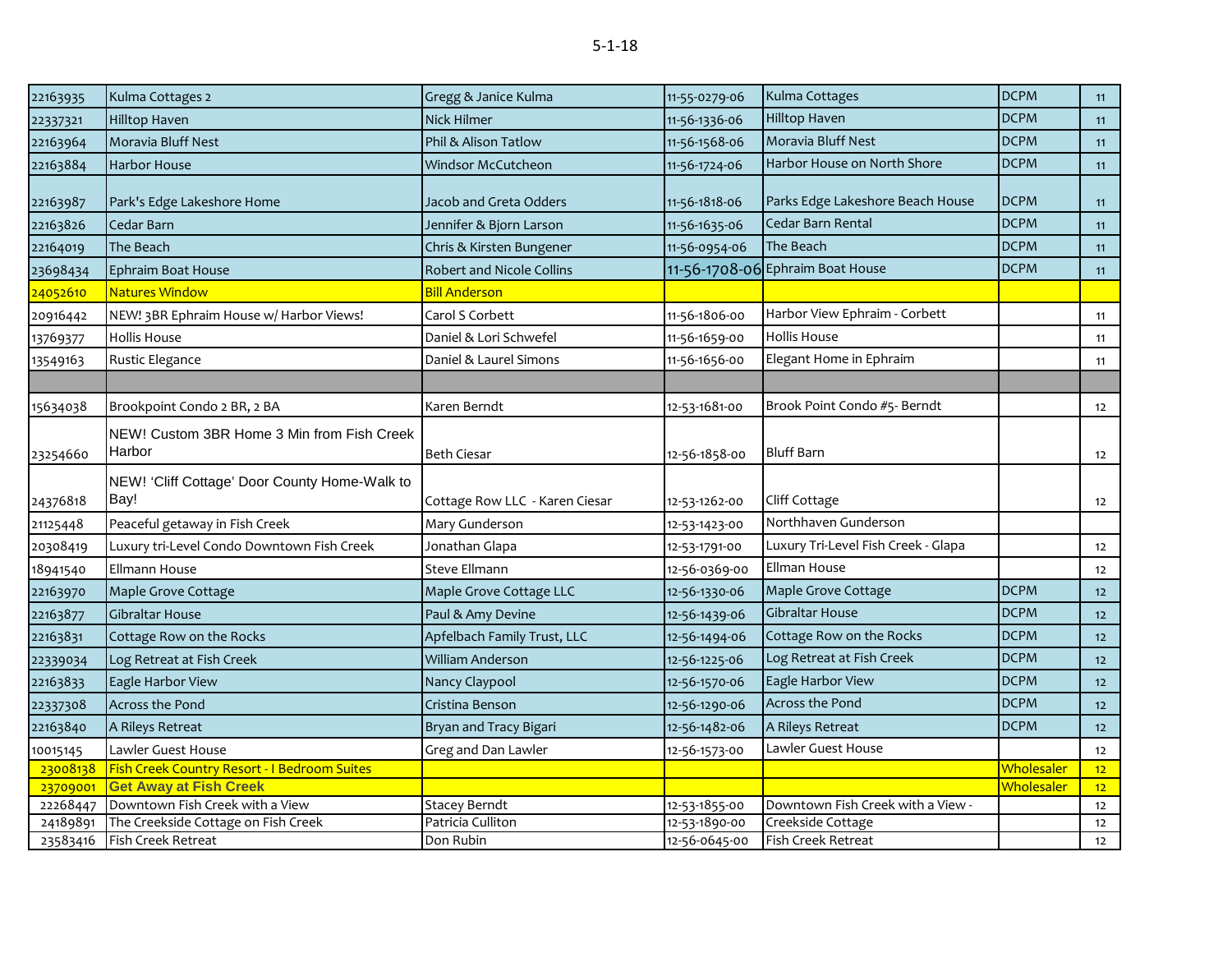| 5123586   | Relax & Refocus at Hesed House                     | Jerry & Jane Noskowiak            | 12-56-1446-00 | <b>Hesed House</b>                   |                    | 12             |
|-----------|----------------------------------------------------|-----------------------------------|---------------|--------------------------------------|--------------------|----------------|
| 19030700  | The Retreat on Fish Creek the Lowers               | Fish Creek Cottages LLC           | 12-56-1690-06 | Cottages on Fish Creek, The          |                    | 12             |
| 19034615  | The Retreat on Fish Creek the Uppers               | Fish Creek Cottages LLC           | 12-56-1690-06 | Cottages on Fish Creek, The          |                    | 12             |
| 5278540   | Irish Hospitality in Fish Creek WI                 | Megan O'Meara                     | 12-54-0685-00 | O'Meara's Cottage Loft               |                    | 12             |
| 1894636   | Cedar Creek Lodge II                               | Michael Servais                   | 12-56-1357-00 | Cedar Creek Lodge #2                 |                    | 12             |
| 22015884  | Julies Park Café Suite                             | Sandra Salomon                    | 12-50-1042-00 | Julies Park Café and Motel           |                    | 12             |
| 13496429  | Cedarwood Vacation Home                            | Jay and Carla Marr                | 12-55-0778-00 | Cedarwood Marr                       |                    | 12             |
| 1649733   | COZY DC HOME RETREAT IN FISH CREEK, WI             | Steven Pachonphai                 | 12-56-1692-00 | DC HOME Pachonphai                   |                    | 12             |
| 12964179  | Fish Creek, WI: Sweet log cabin & meditation paths | Robin Bienemann                   | 12-56-1665-00 | Sweet Log Cabin Bienneman            |                    | 12             |
|           |                                                    |                                   |               |                                      |                    |                |
|           |                                                    |                                   |               |                                      | permitted          |                |
| 197063455 | <b>Whispering Pines</b>                            | Beth Ann Meyer                    | 15-56-1793-00 | <b>Whispering Pines</b>              | for 2<br>permitted | 15             |
| 19709930  | <b>Whispering Pines 2</b>                          | Beth Ann Meyer                    | 15-56-1793-00 | <b>Whispering Pines</b>              | for 2              | 15             |
| 22164036  | Vans Log Home                                      | Robert & Marilyn Van Lieshout     | 15-56-0308-06 | Vans Log Home                        | <b>DCPM</b>        | 15             |
| 22163921  | Kangaroo South Shore                               | Michael K & Mary Lou H Serchen    | 15-56-1157-06 | Kangaroo South Shore                 | <b>DCPM</b>        | 15             |
| 11659022  | Classic Farm House in Egg Harbor (upper unit)      | Tim Raduenz                       | 15-56-1601-00 | Raduenz 6551 CTH T                   |                    | 15             |
| 23484321  | Jacksonport Wi Door Co on the Beach                | Kris Zeile                        | 15-56-1263-00 | Shoreline Ventures                   |                    | 15             |
| 14400793  | Door County Lakeside Retreat                       | Janet Slater                      | 15-56-1085-00 | Lakeside Paradise Slater             |                    | 15             |
|           |                                                    |                                   |               |                                      |                    |                |
| 9953250   | Door County Country Home                           | <b>Terry Kinney</b>               | 27-55-0737-00 | Door County Country Home             |                    | 27             |
| 185416    | Door County Waterfront Cottage                     | Lane Kendig and Elaine Carmichael | 27-56-1156-00 | Kendig Snake Island                  |                    | 27             |
| 22163859  | Cabots point                                       | Cabot's Point Properties LLC      | 27-56-1729-06 | Cabots Point                         | <b>DCPM</b>        | 27             |
|           |                                                    |                                   |               | Door County Cabin next to Lighthouse |                    |                |
| 24010019  | Door County Cabin next to working lighthouse       | Bay Area Property Management LLC  | 27-56-1900-00 | Meredith House                       |                    | 27             |
| 23881936  | Meredith House                                     | Steven C Sullivan                 | 27-55-0471-00 |                                      | permitted          | 27             |
| 22983752  | Sunrise Cabin on Island                            | Claire Miller & Justin Berken     | 27-56-1861-00 | <b>Big Island</b>                    | for 2              | 27             |
|           |                                                    |                                   |               |                                      | permitted          |                |
| 22983092  | Sunset Cabin on Island                             | Claire Miller & Justin Berken     | 27-56-1861-00 | <b>Big Island</b>                    | for 2              | 27             |
| 20512078  | Sunshine's Bayshore Vacation Cottage               | Lyle Handeland                    | 27-56-1796-00 | Sunshine's Bayshore Vacation Cottage |                    | 27             |
| 14142417  | Waterfront Cottage on Sturgeon Bay                 | Louise Knutter                    | 27-56-1680-00 | Waterfront Cottage - Knutter         |                    | 27             |
| 17346242  | Harbor Cottage Retreat                             | Ray Ambrosius                     | 27-56-1723-00 | Harbor Cottage Retreat               |                    | 27             |
|           |                                                    |                                   |               |                                      |                    |                |
| 6798124   | The Cabbage, a 1969 A frame                        | Kimberly Hazen                    | 32-56-1496-00 | Hazen Cabbage                        |                    | 3 <sup>2</sup> |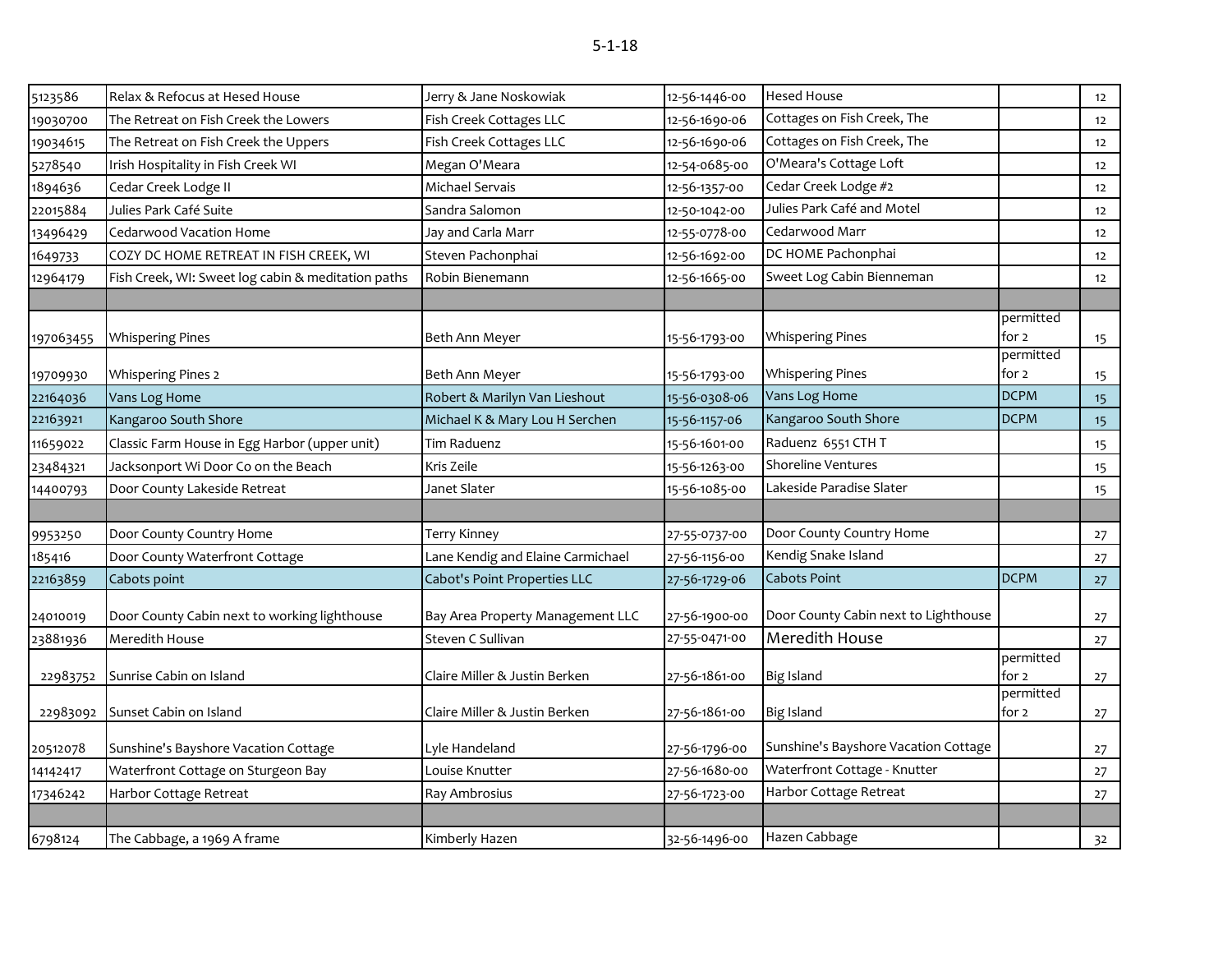| 23988884 | <b>Dovetail Acres</b>            | Linda Hedeen & Terry Wurster                         | 32-55-0422-00 | Dovetail Acres                              |                                               | 32             |
|----------|----------------------------------|------------------------------------------------------|---------------|---------------------------------------------|-----------------------------------------------|----------------|
| 17656861 | Schwandt Cottage                 | Georgina Schwandt                                    | 32-55-0177-00 | Schwandt Cottage                            |                                               | 32             |
| 23005364 | <b>Blackberry Acres</b>          | Chad Ewald                                           | 32-56-1847-00 | <b>Blackberry Acres</b>                     |                                               | 32             |
| 23052847 | Europe Lake Cottage              | Roman and Claudia Apuzzo                             | 32-56-1849-00 | Europe Lake Cottage-Apuzzo -501 Europe Lake |                                               | 32             |
| 18686076 | Get Ready to hear Welcome Home   | Charlene K Berg                                      | 32-56-1756-00 | Welcome Home- 12625 STH 42                  |                                               | 32             |
| 634251   | Door County Lakefront Cottage    | Diane Christell                                      | 32-56-1250-00 | Door County Lakefront Cottage               |                                               | 32             |
| 9818691  | Charming 1880's Log Cabin        | Terry & Kermit Bott                                  | 32-55-0770-00 | Doc's Hideaway                              |                                               | 32             |
| 8346814  | Three Sister Meadow Private Room | Tim and Kathleen Kay                                 | 32-56-1523-00 | Three Sisters Farm                          | permitted<br>for three<br>units               | 3 <sup>2</sup> |
| 8036265  | Three Sisters "Sweet" Retreat    | Tim and Kathleen Kay                                 | 32-56-1523-00 | Three Sisters Farm                          | permitted<br>for three<br>units<br>permnitted | 32             |
| 6795558  | Rustic Summer Sleeping House     | Tim and Kathleen Kay                                 | 32-56-1523-00 | <b>Three Sisters Farm</b>                   | for 3                                         | 32             |
| 23682161 | Lakeview Lodge                   | Lee Hildebrand - Lakeview Lodge LLC                  | 32-56-1804-06 | Lakeview Lodge                              | <b>DCPM</b>                                   | 32             |
| 22163924 | <b>Krause Cottage</b>            | Douglas & Ellen Krause                               | 32-56-1466-06 | Krause Cottage                              | <b>DCPM</b>                                   | 32             |
| 22163958 | Le Jardin                        | Marianne Roppuld                                     | 32-56-1705-06 | Le Jardin                                   | <b>DCPM</b>                                   | 32             |
| 22339050 | <b>Shadow Lawn</b>               | John Peterson                                        | 32-56-0190-06 | Shadown Lawn                                | <b>DCPM</b>                                   | 32             |
| 22164049 | <b>Windmill Place</b>            | Michael & Vicki Bowers                               | 32-56-1134-06 | Windmill - 10104 Town Line Dr               | <b>DCPM</b>                                   | 32             |
| 22164032 | <b>Tree Brook</b>                | John Schaumburg/Ann Krueger                          | 32-56-1513-06 | <b>Tree Brook</b>                           | <b>DCPM</b>                                   | 32             |
| 22337471 | Cappy Cottage                    | Hakes Family Trust                                   | 32-56-1132-06 | Cappy Cottage                               | <b>DCPM</b>                                   | 32             |
| 22163913 | Hoffman's Up North               | Hoffman's Up North LLC - Matthel Hoffm 32-56-1463-06 |               | Hoffman's Up North                          | <b>DCPM</b>                                   | 32             |
| 22163909 | Hideaway                         | <b>Gregory Herman</b>                                | 32-53-0955-06 | Hideaway, The Herman                        | <b>DCPM</b>                                   | 32             |
| 22163823 | Cedar Dell Chalet                | Vicky Kalscheur                                      | 32-56-1203-06 | Cedar Dell Chalet                           | <b>DCPM</b>                                   | 32             |
| 2216387  | Garret Bay Bluff                 | <b>William Berry</b>                                 | 32-56-1641-06 | <b>Garret Bay Bluff</b>                     | <b>DCPM</b>                                   | 32             |
| 22163998 | <b>Rustic Cottage</b>            | Sandra Berg                                          | 32-56-1387-06 | <b>Rustic Cottage</b>                       | <b>DCPM</b>                                   | 32             |
| 22163990 | Porcupine Shores                 | Brian Bartell - Kim Winburn                          | 32-56-1603-06 | Porcupine Shores                            | <b>DCPM</b>                                   | 32             |
| 22163815 | <b>Aunt Sallys</b>               | <b>William Bell</b>                                  | 32-56-1238-06 | <b>Aunt Sallys</b>                          | <b>DCPM</b>                                   | 32             |
| 22163856 | <b>Brenner Tower</b>             | <b>Brenner Tower LLC</b>                             | 32-56-1227-06 | <b>Brenner Tower</b>                        | <b>DCPM</b>                                   | 32             |
| 22163835 | East Haven                       | Barnara Moline                                       | 32-56-1592-06 | East Haven                                  | <b>DCPM</b>                                   | 32             |
| 22164029 | The Nest                         | Paul O'Keefe                                         | 32-56-1514-06 | Nest, The                                   | <b>DCPM</b>                                   | 32             |
| 22163817 | A Pearl                          | Jeffrey & Alliscon Ockwood                           | 32-56-1409-06 | A Pearl                                     | <b>DCPM</b>                                   | 32             |
| 22163849 | <b>Beechers Cabin</b>            | Susan Szabo & Mark Beecher                           | 32-56-1571-06 | <b>Beechers Cabin</b>                       | <b>DCPM</b>                                   | 32             |
| 22163853 | Bells' Cottage                   | Matt & Ryan Bell                                     | 32-56-1131-06 | <b>Bells Cottage</b>                        | <b>DCPM</b>                                   | 32             |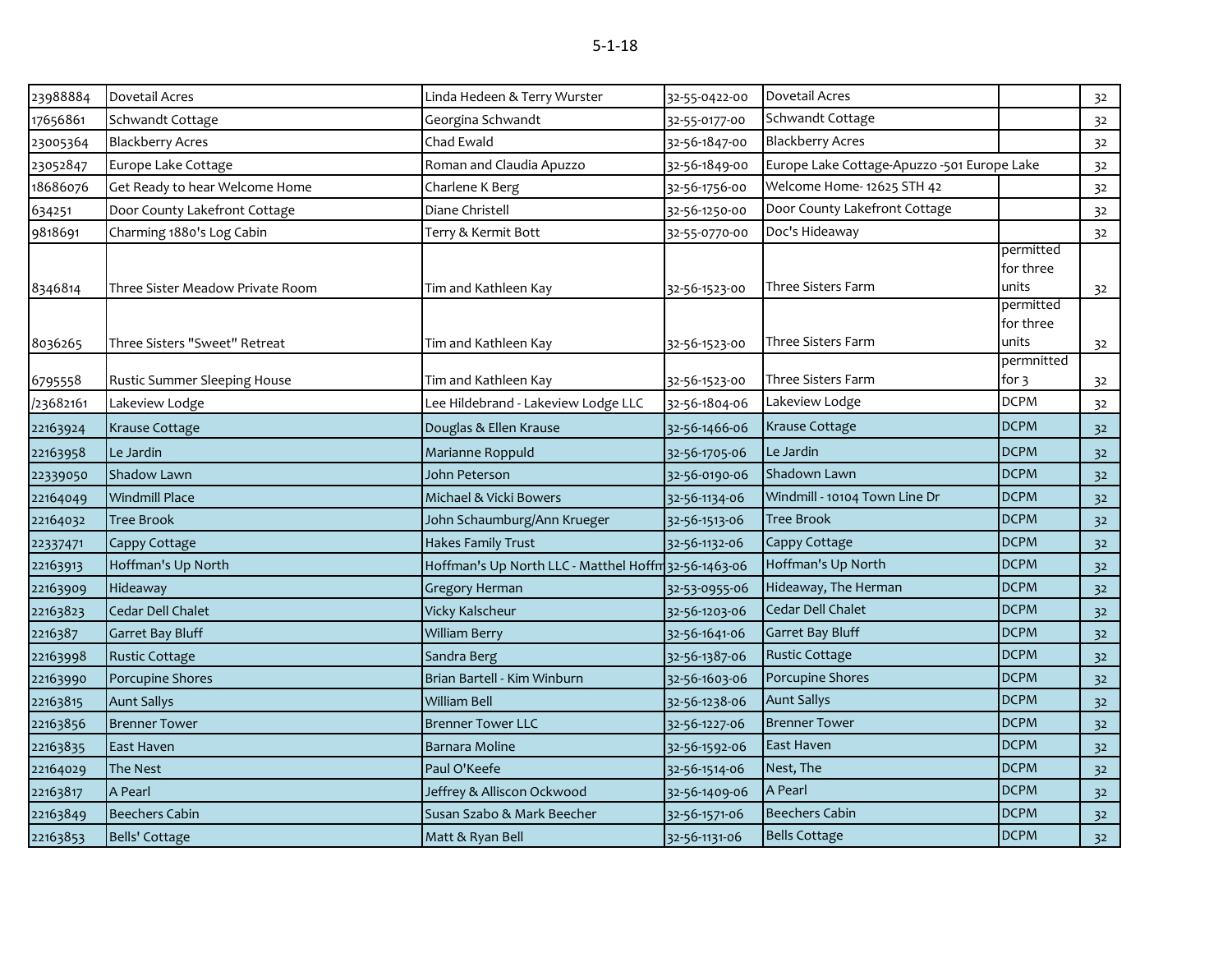| 22163843           | Arnie's Sanctuary                                     | James Arneson                             | 32-56-1352-06                  | Arnie's Sanctuary                           | <b>DCPM</b>                 | 3 <sup>2</sup>       |
|--------------------|-------------------------------------------------------|-------------------------------------------|--------------------------------|---------------------------------------------|-----------------------------|----------------------|
| 22164028           | The Point                                             | <b>Heather Erickson</b>                   | 32-56-1292-06                  | Point, The                                  | <b>DCPM</b>                 | 32                   |
| 23682161           | Lakeview Lodge                                        | Lee Hildebrand - Lakeview Lodge LLC       | 32-56-1804-06                  | Lakeview Lodge                              | <b>DCPM</b>                 | 32 <sup>°</sup>      |
| 23372410           | Cozy/Comfy space for you to enjoy! Must love<br>dogs! | TWO RAYS LLC                              | 32-56-1857-00                  | Isle View Home - Moss                       |                             | 32                   |
| 21026430           | Cottage Hideaway                                      | Mary Jahnke                               | 32-55-0710-00                  | Cottage Hideaway                            |                             | 32                   |
| 20802710           | Garrett Bay Getaway                                   | Kenneth Hays & Sally Wheelock             | 32-56-1802-00                  | Garret Bay Getaway                          |                             | 32                   |
| 19476764           | North Woods Cottage                                   | Robert Grant                              | 32-56-1749-00                  | Northwoods Cottage                          |                             | 32                   |
| 896560             | Terra Cottages Gills Rock 3                           | Deborah "Sophie" Taubert Gehan            | 32-55-0124-00                  | Terra Cottages                              | permitted<br>for five units | 3 <sup>2</sup>       |
| 1036370            | Eclectic Style Cottage                                | <b>Tim Raduenz</b>                        | 32-56-0930-00                  | <b>EBDC-Raduenz</b>                         |                             | 32                   |
| 897991             | Terra Cottages Gills Rock, Door Co.                   | Deborah "Sophie" Taubert Gehan            | 32-55-0124-00                  | Terra Cottages                              | permitted<br>for five units | 32                   |
| 2336212            | Terra Cottages #2                                     | Deborah "Sophie" Taubert Gehan            | 32-55-0124-00                  | Terra Cottages                              | permitted<br>for five units | 32                   |
| 7998854            | Sweet Door County Cabin                               | Shelly Sprinkman                          | 32-56-1682-00                  | Architecturally Designed Charmer            |                             | 32                   |
| 3904298            | Tree Tops Delight II                                  | Eileen and George True                    | 32-56-1331-00                  | Tree Top Delight - True                     | permitted<br>for two units  | 32                   |
| 1300502<br>6383182 | Treetops Delight in Northern Door<br>Nor Dor Escape   | Eileen and George True<br>Benjamin Piller | 32-56-1331-00<br>32-56-1418-00 | Tree Top Delight - True<br>Piller-Gill Rock | Permitted<br>for two units  | 3 <sup>2</sup><br>32 |
| 1807644            | First Floor with Forest View                          | Loren & Helen Fandrei                     | 32-56-1341-00                  | Granpa's House Rental Door Co WI            |                             | 32                   |
| 14648663           | Terra Cottages #4                                     | Deborah "Sophie" Taubert Gehan            | 32-55-0124-00                  | Terra Cottages                              | permitted<br>for five units | 32                   |
| 896385             | Sunny Cottage in Ellson Bay                           | Deborah "Sophie" Taubert Gehan            | 32-55-0124-00                  | Terra Cottages                              | permitted<br>for five units | 32                   |
| 23255108           | Charming Bluff Cottage abuts Waterfront &<br>Orchards | Kathleen Van Gemert                       | 32-56-1908-00                  | Bluffside Cottage Van Gemert                |                             | 32                   |
| 13368133           | Delightful 2 Bdrm B&B                                 | Kathleen Schmidt                          | 32-54-1638-00                  | Hummingbird B&B                             |                             | 3 <sup>2</sup>       |
| 18580024           | Dockside Condo with fabulous water view               | Donald Erno                               | 32-53-1751-00                  | Dockside at Gills Rock                      |                             | 32                   |
|                    |                                                       |                                           |                                |                                             |                             |                      |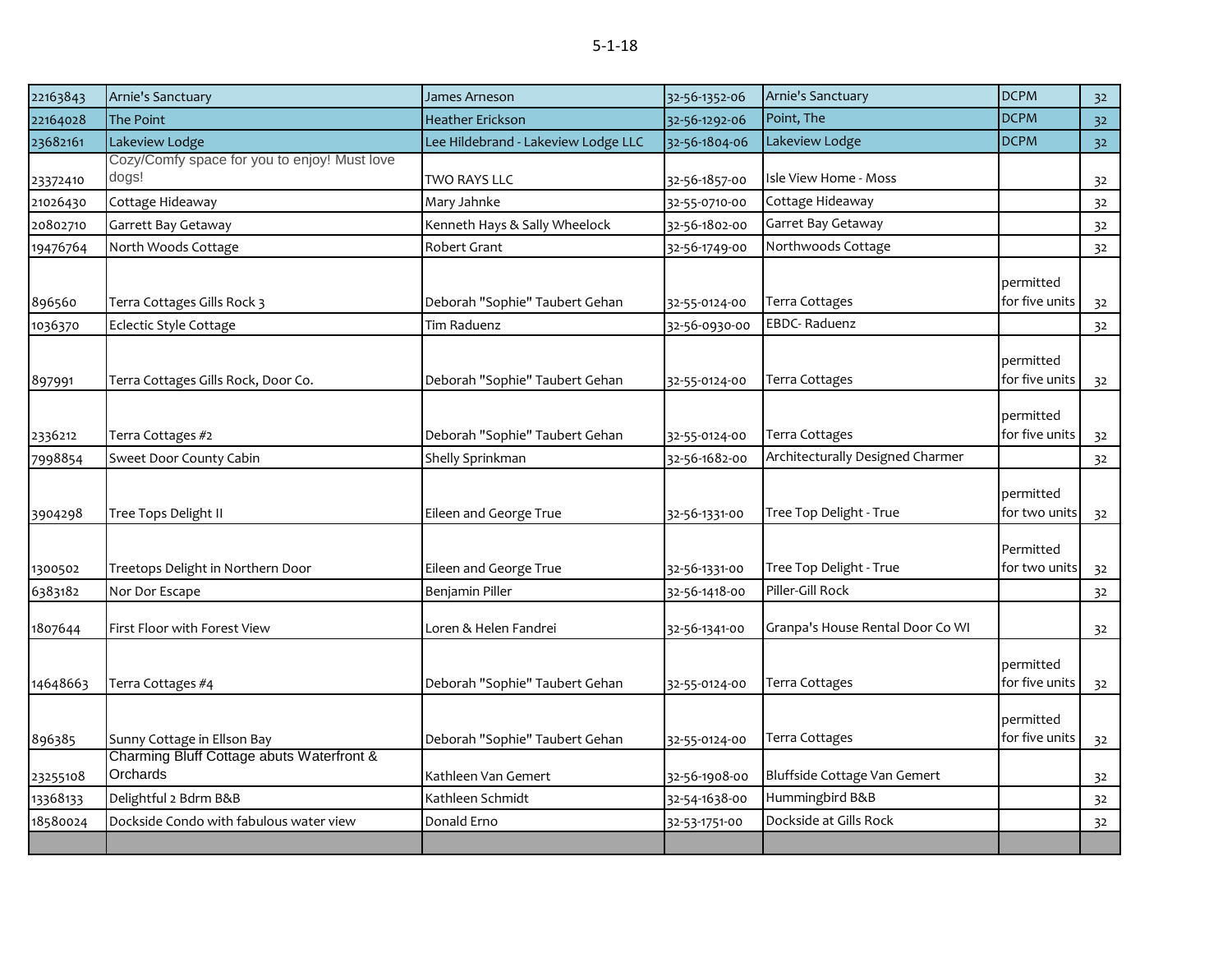| ×<br>I |  | ×<br>۰. |
|--------|--|---------|
|        |  |         |

| 18834495 | Port Cottage at Three's Company               | Jon Hanson                    | 33-56-0906-00  | Little Harbor Cottages               | permitted<br>for 3 | 33 |
|----------|-----------------------------------------------|-------------------------------|----------------|--------------------------------------|--------------------|----|
| 2293900  | Elegant Farmhouse Central Location            | Jan Mills and Russell Burie   | 33-56-1851-00  | Elegant Farmhouse                    |                    | 33 |
|          |                                               |                               |                |                                      | permitted          |    |
| 18834309 | Starboard Cottage at Three's Company          | Jon Hanson                    | 33-56-0906-00  | Little Harbor Cottages               | for 3              | 33 |
| 18834422 | Midship at Three's Company                    | Jon Hanson                    | 33-56-906-00   | Little Harbor Cottages               | permitted<br>for 3 | 33 |
| 3047435  | Cottage on Lake in State Park                 | Barb & Gil Hoffman            | 33-56-1429-00  | Cottage on Lake                      |                    | 33 |
| 22164006 | Serenity in the Woods                         | Jeffrey and Lana Pray         | 33-56-1691-06  | Serenity in the Woods                | <b>DCPM</b>        | 33 |
| 22163960 | Linger Longer                                 | Michael Dix                   | 33-56-1408-06  | Linger Longer                        | <b>DCPM</b>        | 33 |
| 22163954 | Lakeside Haven                                | Kathy Richmond                | 33-56-1240-06  | Lakeside Haven                       | <b>DCPM</b>        | 33 |
| 22164023 | <b>Green House</b>                            | A&J Properties, LLC           | 33-56-1493-06  | <b>Green House</b>                   | <b>DCPM</b>        | 33 |
| 24393548 | Jorns Harbor Retreat                          | Donna & HarveyJorns Jr        | 33-56-0333-00  | Jorns Harbor Retreat                 |                    | 33 |
| 19767552 | <b>Stunning Door County Sunsets</b>           | Beth Ann Resch                | 33-56-1792-00  | Stunning Door County Sunsets - Resch |                    | 33 |
| 12323917 | Woodsy Retreat on Lake Michigan               | Joan Shiels                   | 33-56-1627-00  | Woodsy Retreat on Lake Michigan      |                    | 33 |
| 4860774  | Huge House on Glidden Drive                   | Mary & Ray Spangler           | 33-56-0400-00  | Mary's Beach House                   |                    | 33 |
| 13328872 | Door County Dream House                       | Fred Suchy                    | 33-56-0695-00  | Door County Dream Home               |                    | 33 |
|          |                                               |                               |                |                                      | permitted          |    |
| 14511904 | Private country living in a scenic ranch home | Connie Rockwell               | 33-55-0700-00  | Dogg House Cottages                  | for 2              | 33 |
| 15048452 | Door County Escape!                           | Ann Johnson                   | 33-56-1660-00  | Clark Lake Cottage - Johnson         |                    | 33 |
|          |                                               |                               |                |                                      | permitted          |    |
| 15645178 | Dogg House Cottage - Door County              | Connie Rockwell               | 33-55-0700-00  | Dogg House Cottages                  | for 2              | 33 |
|          |                                               |                               |                | SBDC                                 |                    |    |
| 23543488 | Sister Bay Eclectic Cottage                   | Tim Raduenz                   | 34-56-1859-00  |                                      |                    | 34 |
| 20981273 | Sister Bay Cottage                            | Karen Berndt                  | 34-56-1788-00  | Sister Bay Cottage                   |                    | 34 |
| 22163906 | <b>Hidden Gem</b>                             | Julie & Nathan Slovin         | 34-56-0495-06  | Hidden Gem on Trillium               | <b>DCPM</b>        | 34 |
| 22164033 | <b>Trillium Lane</b>                          | Dennis & Maribeth Dorn        | 34-56-1702-06  | Trillium Retreat                     | <b>DCPM</b>        | 34 |
| 22163993 | <b>Port New</b>                               | Andrew Bookmeier              | 34-56-0075-06  | Port New                             | <b>DCPM</b>        | 34 |
| 22164040 | Wall to Wall Retreat                          | <b>Jack and Teresa Wall</b>   | 34-56-1335-016 | Wall to Wall Retreat                 | <b>DCPM</b>        | 34 |
| 22339043 | King's Landing                                | <b>Wiswell Property Group</b> | 34-56-1602-06  | <b>Kings Landing</b>                 | <b>DCPM</b>        | 34 |
| 22163827 | Copper Moon                                   | Donald Denny                  | 34-55-0761-06  | Copper Moon Cottage                  | <b>DCPM</b>        | 34 |
| 23698884 | Another Thyme                                 | David Peterson                | 34-56-1805-06  | Anpther Thyme                        | <b>DCPM</b>        | 34 |
| 24200272 | Cotter Cottage                                | <b>Brandon Cotter</b>         | 34-56-1885-00  | Cotter Cottage                       |                    | 34 |
| 12672427 | Beach view waterfront park access!            | Dawn and Walter Nawrot        | 34-56-1620-00  | Parkview Drive - Nawrot              |                    | 34 |
| 19227870 | Cute and Cozy Steps from Downtown             | Audrey and Craig Schmidt      | 34-56-1769-00  | Cute and Cozy Sister Bay - Schmidt   |                    | 34 |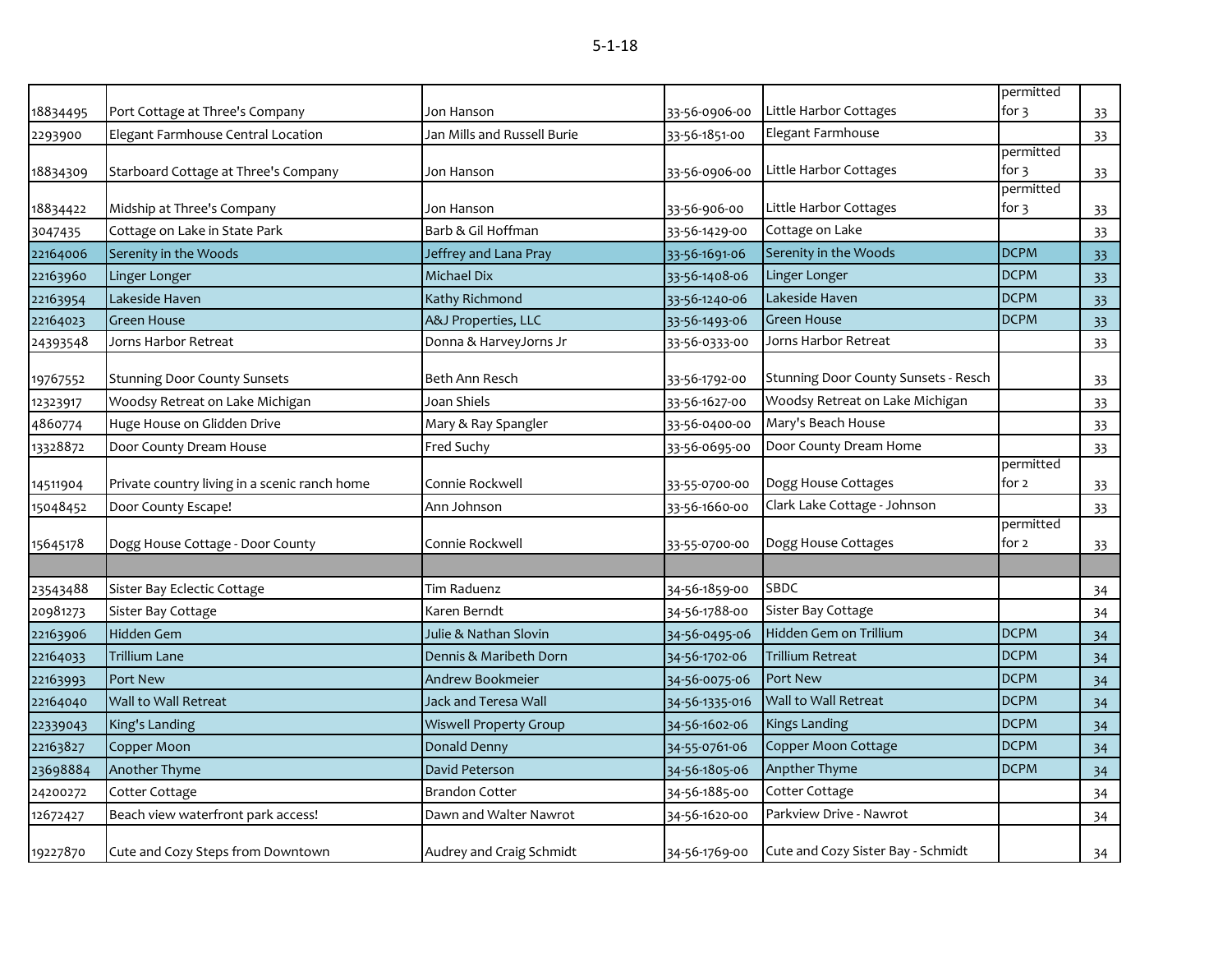| ×<br>I |  | ×<br>۰. |
|--------|--|---------|
|        |  |         |

| 16332969 | Family Friendly Retreat in the Heart of Sister Bay                 | Pamela Schmitz/ CPS Holdings LLC  | 34-56-1695-00 | Sister Bay Chalet                          |                                                                 | 34 |
|----------|--------------------------------------------------------------------|-----------------------------------|---------------|--------------------------------------------|-----------------------------------------------------------------|----|
|          |                                                                    |                                   |               |                                            |                                                                 |    |
| 18346670 | Manor on Main                                                      | Paul Larson                       | 35-56-1777-00 | Main Manor - Larson                        |                                                                 | 35 |
| 19824536 | Chalet by the Bay                                                  | Jonathan Salit                    | 35-56-1807-00 | Chalet by the Bay - Salit                  |                                                                 | 35 |
| 19179293 | Door County Bayview                                                | Diane Rockwell                    | 35-56-1772-00 | Door County Bayview                        |                                                                 | 35 |
| 18683132 | Perfectly Downtown                                                 | Carter Holdings LLC               | 35-56-1746-00 | Perfectly Downtown and Delaware Dreafor 2  | permitted                                                       | 35 |
| 19762075 | Delaware Dream                                                     | Carter Holdings LLC               | 35-56-1746-00 | Perfectly Downtown and Delaware Drei for 2 | permitted                                                       | 35 |
| 18359397 | Barbara's Guest House                                              | Stephen Day                       | 35-56-1727-00 | <b>Barbara's Guest House</b>               |                                                                 | 35 |
| 17380652 | Sawyer View Villa                                                  | Ken Glasheen                      | 35-56-1726-00 | Sawyer View Village                        |                                                                 | 35 |
| 1095333  | A City Cottage in the Heart of Town                                | Kelly Avenson & Elliot Goettelman | 35-56-1651-00 | City Cottage, The                          |                                                                 | 35 |
| 10732512 | Private BR/BA, FRPLCE, Historic B&B                                | Dennis Statz                      | 35-52-0856-00 | White Lace Inn                             | permitted<br>for eighteen -<br>six units<br>listed on<br>Airbnb | 35 |
|          |                                                                    |                                   |               |                                            |                                                                 |    |
| 3324489  | Downtown Sturgeon Bay, Arbor                                       | RME Holdings - Robert Esposito    | 35-53-1452-00 | Arbor and Postcard - RME Holdings          | Permitted<br>for two units                                      | 35 |
| 8129738  | Sturgeon Bay Doll House                                            | Patrice Sebastian                 | 35-56-1565-00 | Sturgeon Bay Doll House                    |                                                                 | 35 |
| 10704789 | Private BR/BA, WHRPL, Historic B&b                                 | Dennis Statz                      | 35-52-0856-00 | White Lace Inn                             | permitted<br>for eighteen<br>six units<br>listed on<br>Airbnb   | 35 |
| 17586605 | The Diplomat Bed and Breakfast/Chancery suite                      | Tami Dal Santo                    | 35-54-1544-00 | Diplomat Bed and Breakfast                 | permitted<br>for six units                                      | 35 |
| 9506189  | Diplomat Bed and Breakfast/Treaty Suite                            | Tami Dal Santo                    | 35-54-1544-00 | Diplomat Bed and Breakfast                 | permitted<br>for six units                                      | 35 |
| 23915694 | <b>Boat Bungalow</b>                                               | Sam Parent                        | 35-59-1907-00 | Gypsy Soul - Boat bungalow                 |                                                                 | 35 |
| 24629975 | NEW!Waterfront Sturgeon Bay Home w/Deck & Fire<br>Pit              | Cheryl Link                       | 35-56-1875-00 | On Bay Thyme                               |                                                                 |    |
| 24470520 | Fantastic 2 Bedroom Apartment Luxurious and Mode The Bay Lofts IIc |                                   | 35-53-1899-00 | The Bay Lofts                              | permitted<br>for 2                                              | 35 |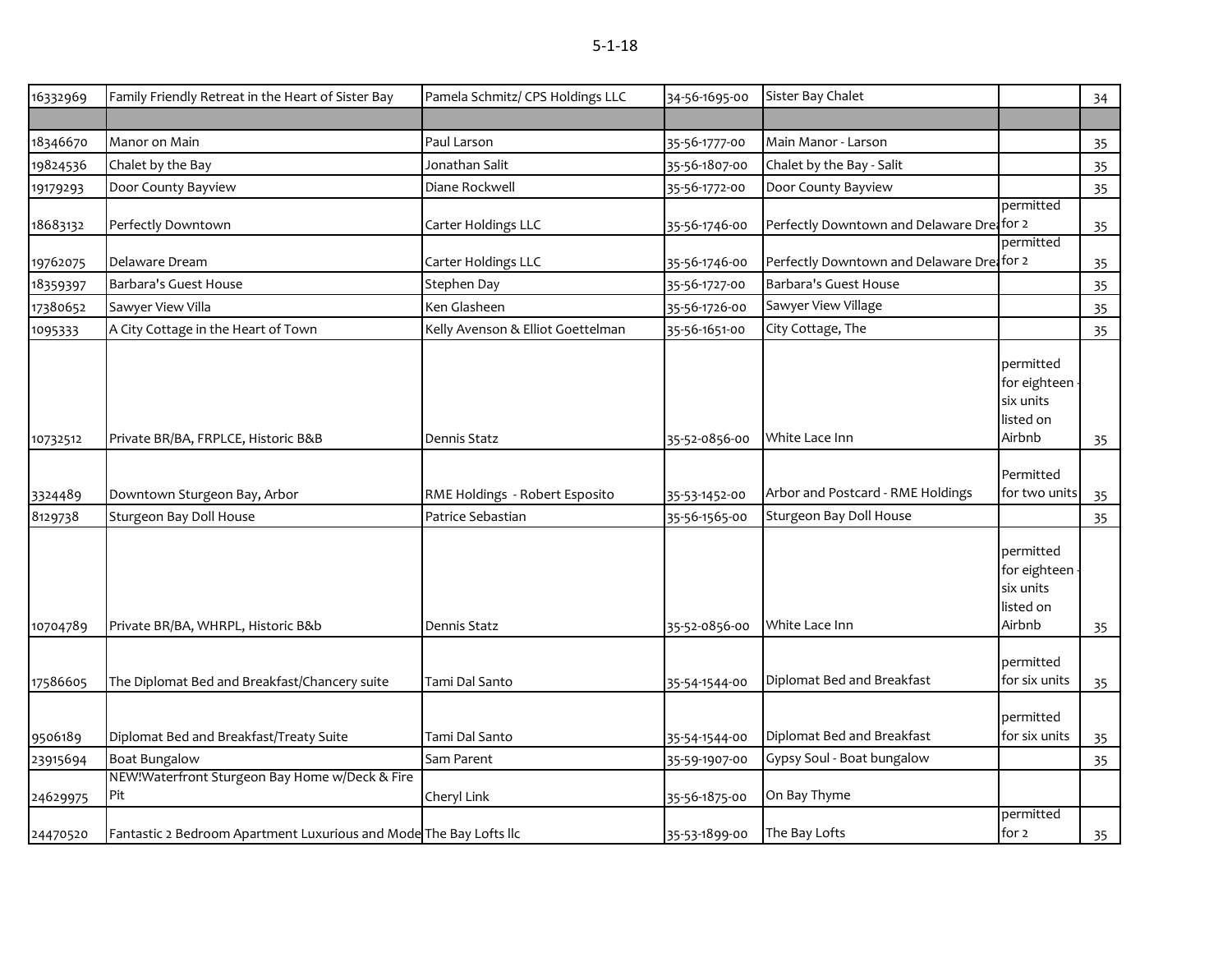|          | Modern and Luxurious 1 Bedroom Apartment      |                                |               |                                   | permitted         |    |
|----------|-----------------------------------------------|--------------------------------|---------------|-----------------------------------|-------------------|----|
| 24375314 | Downtown                                      | The Bay Lofts Ilc              | 35-53-1899-00 | The Bay Lofts                     | for 2             | 35 |
|          | queen-bed private room at the Holiday Music   |                                |               |                                   | permitted         |    |
| 24476710 | Motel                                         | Holiday Motel Management LLC   | 35-50-0964-00 | Holiday Music Hotel               | for 18            | 35 |
|          |                                               |                                |               |                                   | permitted         |    |
| 24498867 | 2 beds in private room at Holiday Music Motel | Holiday Motel Management LLC   | 35-50-0964-00 | Holiday Music Hotel               | for 18            | 35 |
|          |                                               |                                |               |                                   | deact             |    |
| 5974438  | Charisma 34ft Sailboat                        | Helen & Robin Urban            | 35-59-1501-00 | Charisma Sailboat                 | perrmit           | 35 |
|          |                                               |                                |               |                                   | Permitted         |    |
|          |                                               |                                |               |                                   |                   |    |
| 3190446  | Downtown Sturgeon Bay - Postcard              | RME Holdings - Robert Esposito | 35-53-1452-00 | Arbor and Postcard - RME Holdings | for two units     | 35 |
|          |                                               |                                |               |                                   | permitted         |    |
| 19180482 | The Coach House                               | Robert & Teresa Esposito       | 35-53-1628-00 |                                   | for $\mathfrak z$ | 35 |
|          |                                               |                                |               |                                   | permitted         |    |
|          |                                               |                                |               |                                   | for eighteen      |    |
|          |                                               |                                |               |                                   | six units         |    |
|          |                                               |                                |               |                                   | listed on         |    |
| 10569102 | Private BR/BA, FRPLCE, Historic B&B           | Dennis Statz                   | 35-52-0856-00 | White Lace Inn                    | Airbnb            | 35 |
|          |                                               |                                |               |                                   |                   |    |
|          |                                               |                                |               |                                   | permitted         |    |
|          |                                               |                                |               |                                   | for eighteen      |    |
|          |                                               |                                |               |                                   | six units         |    |
|          |                                               |                                |               |                                   | listed on         |    |
| 10731586 | Private BR/BA, FP & WHO, Historic B&B         | Dennis Statz                   | 35-52-0856-00 | White Lace Inn                    | Airbnb            | 35 |
|          |                                               |                                |               |                                   |                   |    |
|          |                                               |                                |               |                                   | permitted         |    |
|          |                                               |                                |               |                                   | for eighteen      |    |
|          |                                               |                                |               |                                   | six units         |    |
|          |                                               |                                |               |                                   | listed on         |    |
| 10700860 | Private BR/BA, Whrlpl, Historic B&B           | <b>Dennis Statz</b>            | 35-52-0856-00 | White Lace Inn                    | Airbnb            | 35 |
|          |                                               |                                |               | Door County Waterfront Cottage    |                   |    |
| 21982114 | Sturgeon Bay Waterfront Cottage               | Eric Minten                    | 35-56-1767-00 | Minten                            |                   | 35 |
|          |                                               |                                |               |                                   | permitted         |    |
|          |                                               |                                |               |                                   | for three         |    |
| 3280736  | Door County Waterfront Cottage                | CenterPointe Yacht Services    | 35-56-0911-00 | CenterPointe Marina               | units             | 35 |
|          |                                               |                                |               |                                   | permitted         |    |
|          |                                               |                                |               |                                   | for three         |    |
| 13749828 | Door County Waterfront Cottage                | CenterPointe Yacht Services    | 35-56-0911-00 | CenterPointe Marina               | units             | 35 |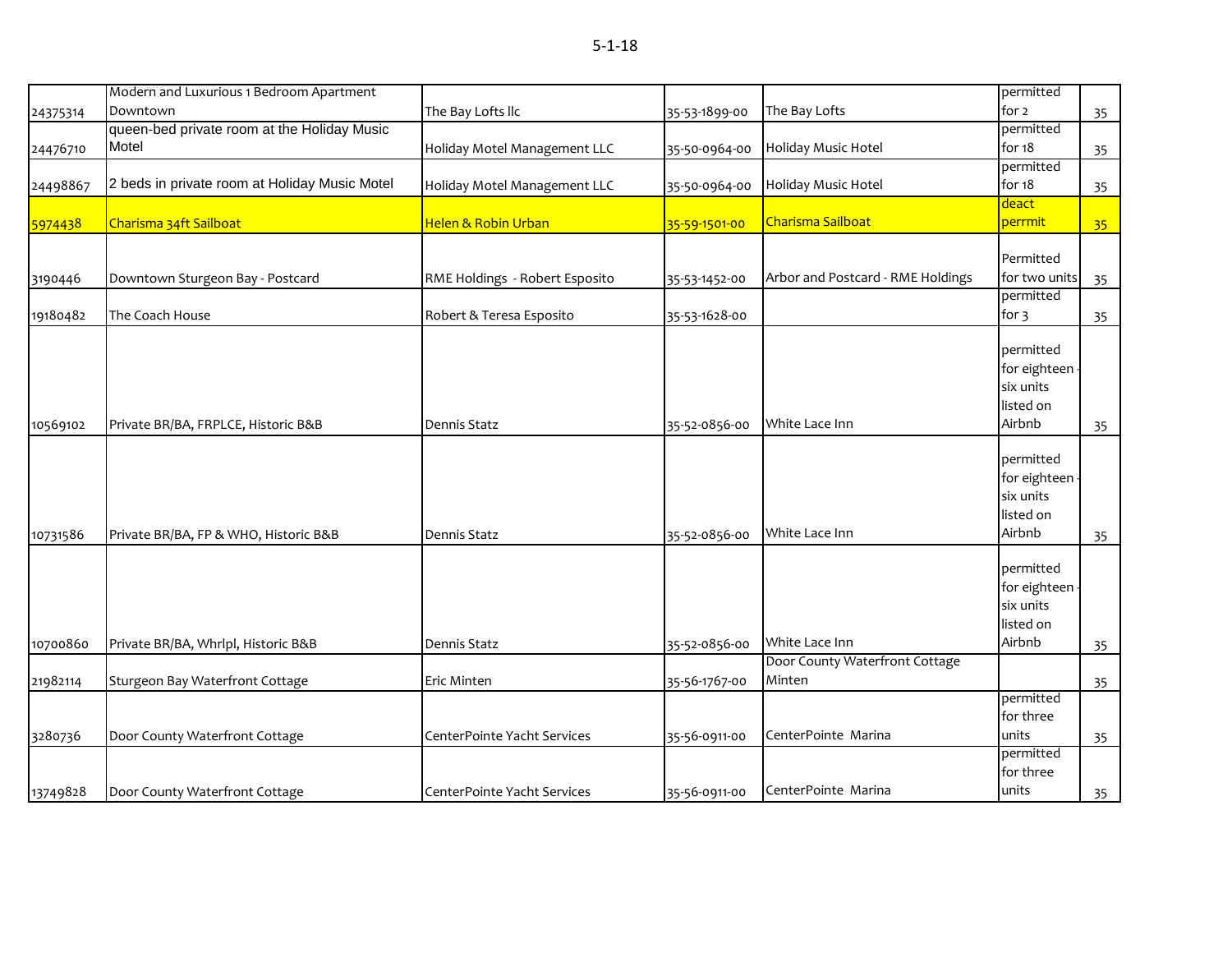| 10730935 | Private BR/BA, FP & WHP, Historic B&B                    | Dennis Statz                                        | 35-52-0856-00 | White Lace Inn                     | permitted<br>for eighteen -<br>six units<br>listed on<br>Airbnb | 35 |
|----------|----------------------------------------------------------|-----------------------------------------------------|---------------|------------------------------------|-----------------------------------------------------------------|----|
|          |                                                          |                                                     |               |                                    |                                                                 |    |
|          |                                                          |                                                     |               |                                    |                                                                 |    |
|          |                                                          |                                                     |               |                                    |                                                                 |    |
|          |                                                          |                                                     |               |                                    |                                                                 |    |
| 16392503 | Lily Pad Cottage                                         | Alisa Landman                                       | 35-56-1808-00 | Lily Pad Cottage                   |                                                                 | 35 |
|          |                                                          |                                                     |               |                                    |                                                                 |    |
|          |                                                          |                                                     |               |                                    |                                                                 |    |
|          |                                                          |                                                     |               |                                    |                                                                 |    |
|          |                                                          |                                                     |               |                                    |                                                                 |    |
| 23698225 | Boat House on the Bay                                    | William Anderson                                    | 35-56-1629-06 | <b>Boat House</b>                  | permitted                                                       | 35 |
| 12792862 | Downtown Sturgeon Bay CornerSuite                        | Robert & Teresa Esposito                            | 35-53-1628-00 | Villa and Corner Suite             | for $\frac{3}{5}$                                               | 35 |
| 9271311  | Chalet on the Shore                                      | Jennifer Jorns & Brian Frisque                      | 35-56-1663-00 | Chalet by the Shore                |                                                                 | 35 |
| 18655796 | Petite Maison Bleu                                       | Terry Cummings                                      | 35-56-1755-00 | Petite Maison Bleu                 |                                                                 | 35 |
| 22027336 | Dancing Dragonfly Airbnb                                 | David Hayes                                         | 35-54-1427-00 |                                    |                                                                 | 35 |
| 13001169 | Gem Down the Lane                                        | Carrie Rollins/ Estate of Jane Meacham              | 35-56-1667-00 | Gem Down the Lane                  |                                                                 | 35 |
| 3518762  | Downtown Sturgeon Bay, Door County                       | Hans Reumschuessel                                  | 35-56-1437-00 | Downtown Sturgeon Bay              |                                                                 | 35 |
| 13257277 | Door County Easy Living                                  | <b>Rich Miller</b>                                  | 35-56-1654-00 | Door County Easy Living - Miller   |                                                                 | 35 |
| 24261293 | Dock on the Bay Coach Home                               | Fear Investments                                    | 35-56-1889-00 | Dock on the Baty                   |                                                                 |    |
|          |                                                          |                                                     |               |                                    | permitted                                                       |    |
| 12793691 | Downtown Sturgeon Bay Villa Suite                        | Robert & Teresa Esposito                            | 35-53-1628-00 | Villa and Corner Suite             | for $\mathfrak z$                                               | 35 |
| 14487990 | Close to Everything in Sturgeon Bay                      | Ann Kifer                                           | 35-56-1673-00 | Neenah Street Holdings             |                                                                 | 35 |
| 21642288 | Overlooking Third Ave                                    | Joe Baw and Rob Paul                                | 35-53-1816-00 | Overlooking Third Aveqq            |                                                                 | 35 |
| 156786   | Waterfront Home Downtown Sturgeon Bay, Door ColLee Adams |                                                     | 35-56-1555-00 | Adams - Cozy Cottage on Memorial   |                                                                 | 35 |
| 4692800  | the Magnolia Suite                                       | Diane Allen & Mike Perski                           | 35-53-1096-00 | The Magnolia                       |                                                                 | 35 |
| 24718344 | Door County Home for your Family Retreats                | <b>Aaron Carmody</b>                                |               |                                    |                                                                 | 35 |
| 23343621 | Veronica Joyce                                           | Lola DeVillers and Stuart Champeau                  | 35-56-1877-00 | Veronica Joice                     |                                                                 | 35 |
| 24076184 | Bay Breeze - the Floating Cottage                        | The Yacht Harbor, LLC & Sturgeon Bay<br>Marinas.com | 35-59-1676-02 | Door County Houseboat Rentals, LLC | permitted<br>for 4                                              | 35 |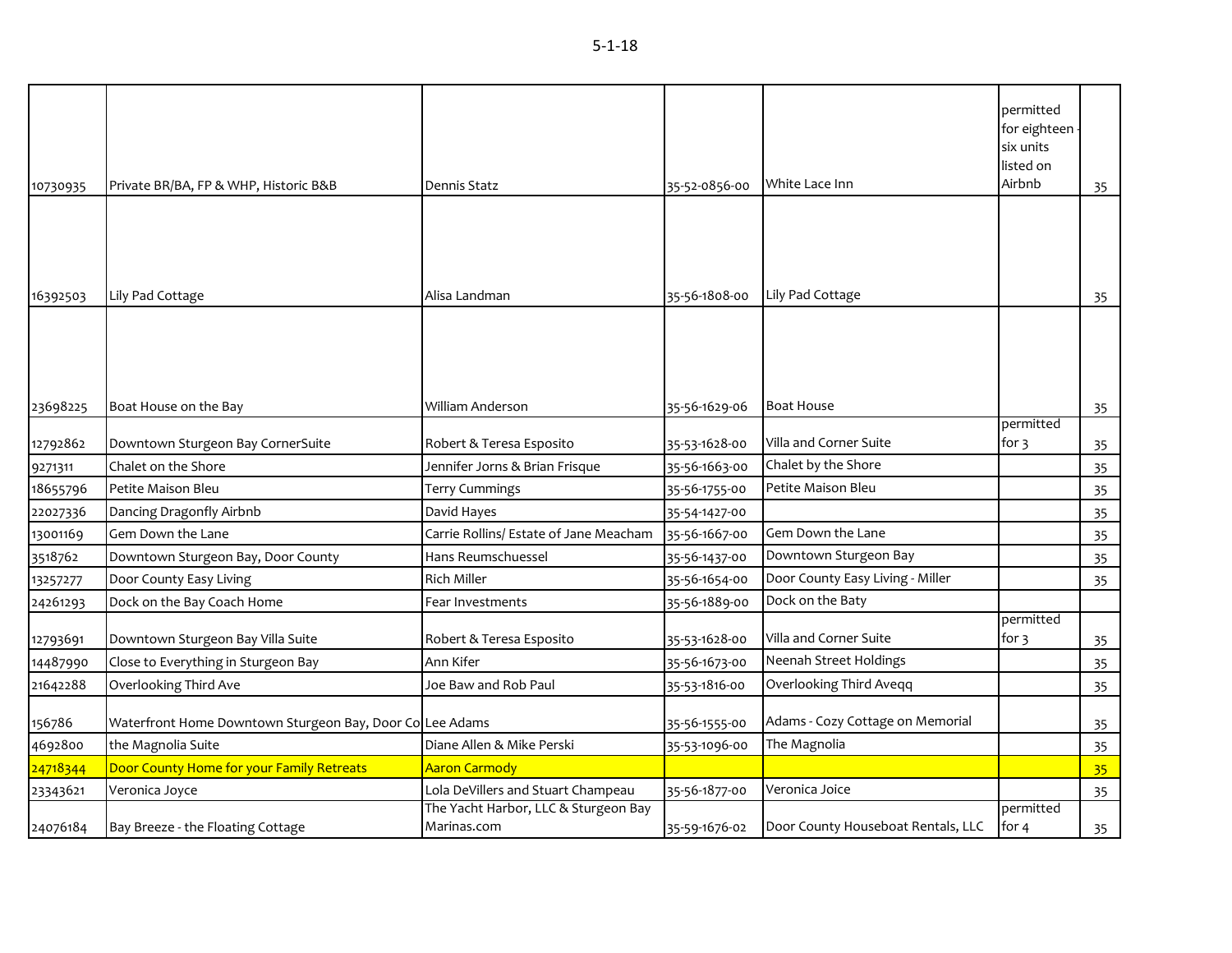|   | × |
|---|---|
|   |   |
| I |   |
|   |   |

|          |                                                   | The Yacht Harbor, LLC & Sturgeon Bay |               |                                    | permitted            |    |
|----------|---------------------------------------------------|--------------------------------------|---------------|------------------------------------|----------------------|----|
| 24077834 | Pier Relaxn' - the Floating Cottage               | Marinas.com                          | 35-59-1676-01 | Door County Houseboat Rentals, LLC | for $4$              | 35 |
|          |                                                   | The Yacht Harbor, LLC & Sturgeon Bay |               |                                    | permitted            |    |
| 18035205 | The Mary I                                        | Marinas.com                          | 35-59-1676-00 | Door County Houseboat Rentals, LLC | for 4                | 35 |
|          |                                                   | The Yacht Harbor, LLC & Sturgeon Bay |               |                                    | permitted            |    |
| 18913824 | Desiree the houseboat                             | Marinas.com                          | 35-59-1676-00 | Door County Houseboat Rentals, LLC | for $4$              | 35 |
|          |                                                   |                                      |               | Emmerich - On the Shore of Lake    |                      |    |
| 5585456  | On the shore of Lake Michigan                     | Ann Emmerich                         | 36-56-1487-00 | Michigan                           |                      | 36 |
| 18073736 | Claybanks   A Woodsy Retreat near Lake Michigan   | David Goettelman                     | 36-56-1731-00 | Clay Banks Woodsy Retreat          |                      | 36 |
| 20123299 | The Clerestory on Lake Michigan                   | Christopher Mohar                    | 36-56-1789-00 | The Clerestory on Lake Michigan    |                      | 36 |
| 22503079 | WaterFront Townhouse on Sturgeon Bay Channel      | Joe Fittshur                         | 36-56-1329-00 | Port Haven Executive Home          |                      | 36 |
| 9091864  | porthaven                                         | Joe Fittshur                         | 36-56-1329-00 | Port Haven Executive Home          |                      | 36 |
|          |                                                   |                                      |               |                                    |                      |    |
| 13904531 |                                                   | Joe Fittshur                         | 36-56-1329-00 | Port Haven Executive Home          | duplic listing       | 36 |
| 19548982 | Tolan's Cottage                                   | Sally Tolan                          | 36-56-0816-13 | <b>Tolans Cottage</b>              |                      | 36 |
| 10283729 | Historic Family Farm                              | Tom Mickelson                        | 36-56-1579-00 | Historic Family Farm               |                      | 36 |
|          |                                                   |                                      |               |                                    | permitted            |    |
| 6253565  | Lake Lane Cottages in Door County 31              | Rob Vogel                            | 36-56-0869-00 | Lake Lane Cottages                 | for $3$<br>permitted | 36 |
| 11700582 | Lake Lane Cottages Camper                         | Rob Vogel                            | 36-56-0869-00 | Lake Lane Cottages                 | for $3$              | 36 |
|          |                                                   |                                      |               |                                    | permitted            |    |
| 11699220 | Lake Lane Cottage #2                              | Rob Vogel                            | 36-56-0869-00 | Lake Lane Cottages                 | for $\mathfrak z$    | 36 |
|          |                                                   |                                      |               |                                    |                      |    |
| 18833980 | Sunset Cliff Cottage                              | Jon Hansen                           | 39-56-0860-00 | Sunset Cliff Cottage               |                      | 39 |
| 1327057  | 3 Bedroom Cottage with a Water View               | Mark and Jill Schwarzbauer           | 39-56-1320-00 | La Bella Casa Di Mattoni           |                      | 39 |
| 19285613 | Beautiful Waterfront Cabin Door County            | Donn Rozz, Robert Paul               | 39-53-1374-00 | Rozz Little Cemetery               |                      | 39 |
| 15057147 | Door County Shore Front 2 Bdrm Cabin on 1.2 Acres | Pat O'Donnell                        | 39-56-1398-00 | Cabin Sun Over Beach               |                      | 39 |
| 21410626 | Hidden Treasure - Apartment   Door County         | Roxanne and Brian Ahlswede           | 39-56-1809-00 | Hidden Treasure House and Appt     | permitted<br>for 2   | 39 |
| 20622494 | Hidden Treasure House   Door County               | Roxanne and Brian Ahlswede           | 39-56-1809-00 | Hidden Treasure House and Appt     | permitted<br>for 2   | 39 |
| 17300921 | Family Friendly Cabin On The Bay!                 | Goffard                              | 39-56-1709-00 | Cabin on the Bay - Goffard         |                      | 39 |
|          |                                                   |                                      |               |                                    |                      |    |
| 19594834 | Waterfront Door County Cottage                    | Lisa Soukup                          | 42-56-1774-00 | Waterftont Cottage - Soukup        |                      | 42 |
| 14266444 | Door County Waterfront Cottage                    | Bur Wholesale Company - John Bur     | 42-56-1666-00 | Waterfront Cottage - BUR           |                      | 42 |
|          |                                                   |                                      |               |                                    |                      |    |
|          |                                                   |                                      |               |                                    |                      |    |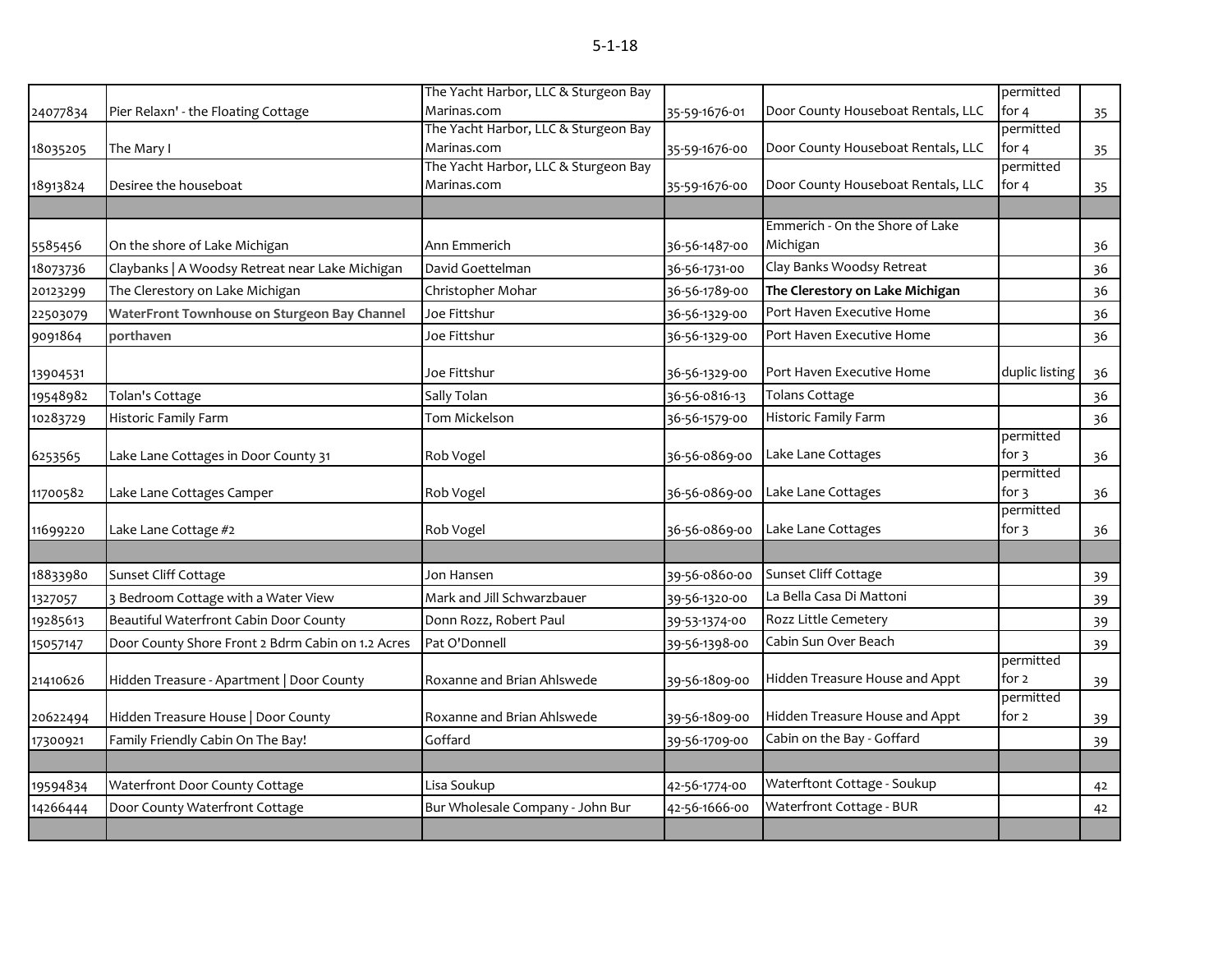| × | ×  |
|---|----|
| I | ۰, |
|   |    |

| 24117398 | Washington Island home With history and<br>warmth |                                                |               |                                   |                       | 46 |
|----------|---------------------------------------------------|------------------------------------------------|---------------|-----------------------------------|-----------------------|----|
|          |                                                   |                                                |               |                                   | permitted             |    |
| 11389754 | Charming Near Town Motel Room                     | Andrew Valentincic                             | 46-50-1596-00 | Viking Village                    | for $13$              | 46 |
|          |                                                   |                                                |               |                                   | permitted             |    |
| 8898775  | Viking Village 2 Bedroom Flat                     | Andrew Valentincic                             | 46-50-1596-00 | Viking Village                    | for $13$              | 46 |
| 4799617  | Shoreline Log Cottage on Island                   | Kathleen Cascio                                | 46-56-1510-00 | Danish Log Cabin                  |                       | 46 |
| 22534319 | Initiative's Retreat                              | LLC INITIATIVE'S RETREAT                       | 46-56-1846-00 | Initiatives Retreat               |                       | 46 |
| 22717916 | Old Orchard Farm                                  | Deb Sheridan                                   | 46-56-1867-00 | Old Orchard Farm                  |                       | 46 |
| 714587   | Quiet Cabin with Deck in Woods                    | Jim Beneda                                     | 46-56-1575-00 | Quiet Cabin in the Woods - Beneda |                       | 46 |
| 14825088 | Charming one bedroom flat at Viking Village       | Andrew Valentincic                             | 46-50-1596-00 | Viking Village                    | permitted<br>for $13$ | 46 |
| 13156138 | Cute Affordable Cabin on Island                   | Dawn Chier                                     | 46-55-0731-00 | Coffee Creek Cabin                | permitted<br>for 2    | 46 |
| 13378765 | Coffee Creek Cabins "Biker Cabin" on Wash. Island | Dawn Chier                                     | 46-55-0731-00 | Coffee Creek Cabin                | permitted<br>for 2    | 46 |
| 14443055 | Bay Farm Lake Cottage                             | Kathleen Young                                 | 46-56-1650-00 | Bay Farm LLC                      |                       | 46 |
| 10907613 | Sunrise A Frame on the lake                       | Andrew Valentincic                             | 46-50-1596-00 | Viking Village                    | permitted<br>for $13$ | 46 |
| 15351847 | Cozy and charming studio with kitchen.            | Andrew Valentincic                             | 46-50-1596-00 | Viking Village                    | permitted<br>for $13$ | 46 |
| 20991844 | <b>Menominee River Vacation Home</b>              | Not Door County Comes up in Door County Search |               |                                   | Outside DC            |    |
| 20439805 | <b>Nuttall Vacation Stays</b>                     | Not Door County Comes up in Door County Search |               |                                   | Outside DC            |    |
| 18506853 | Downtown Menominee House                          | Not Door County Comes up in Door County Search |               |                                   | Outside DC            |    |
| 14266783 | Cottage on Cedar                                  | Not Door County Comes up in Door County Search |               |                                   | Outside DC            |    |
| 19012043 | Home Away From Home Northern Wisconsin            | Not Door County Comes up in Door County Search |               |                                   | Outside DC            |    |

| <b>MUNI</b>    |                       | # of Airbnb Properties |
|----------------|-----------------------|------------------------|
| $\overline{2}$ | <b>Baileys Harbor</b> | 31                     |
| $\overline{4}$ | <b>Brussels</b>       | $\Omega$               |
| 6              | Clay Banks            |                        |
| 8              | Town of Egg Harbor    | 43                     |
| $\overline{9}$ | Village of Egg Harbor | 30                     |
| 11             | Ephraim               | 23                     |
| 12             | Gibraltar             | 28                     |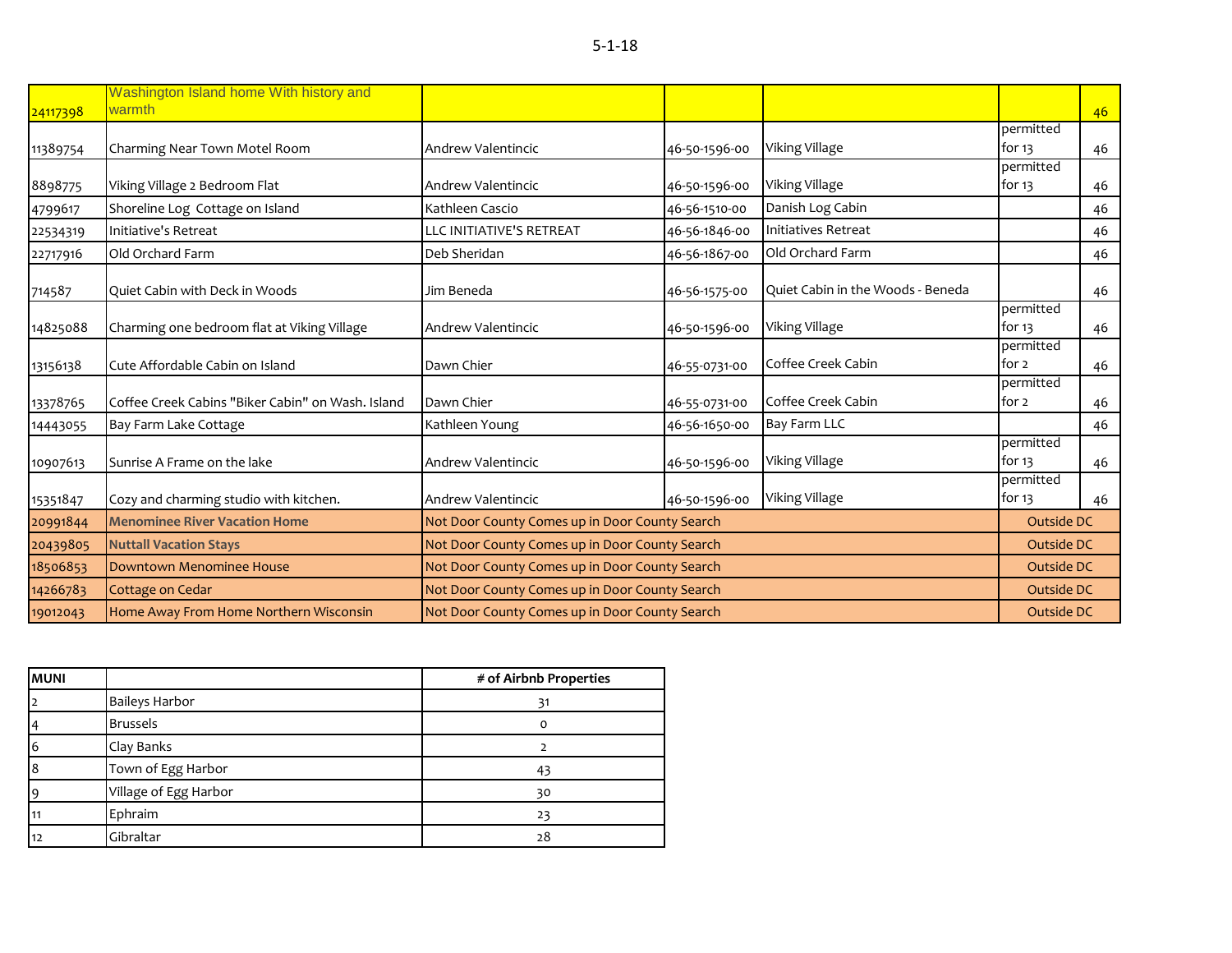| 14 | Town of Forestville       | $\mathsf{o}$   |     |                                   |
|----|---------------------------|----------------|-----|-----------------------------------|
| 15 | Town of Jacksonport       |                |     |                                   |
| 27 | Nasewaupee                | 10             |     |                                   |
| 32 | Liberty Grove             | 52             |     |                                   |
| 33 | Sevastopol                | 17             |     |                                   |
| 34 | Sister Bay                | 13             |     |                                   |
| 35 | City of Sturgeon Bay      | 49             |     |                                   |
| 36 | Town of Sturgeon Bay      | 11             |     |                                   |
| 39 | Gardner                   |                |     |                                   |
| 42 | Union                     | $\overline{2}$ |     |                                   |
| 46 | Washinton Island          | 13             | 338 | TOTAL IN DC                       |
|    | <b>NOT IN DOOR COUNTY</b> |                |     |                                   |
|    |                           |                | 343 | <b>Total Door County Listings</b> |

|          |                                                                          | Not active                                     |                                                |                                                                  |                    |            |
|----------|--------------------------------------------------------------------------|------------------------------------------------|------------------------------------------------|------------------------------------------------------------------|--------------------|------------|
| 14180661 | Sunrise Nook                                                             | Robert Toerpe                                  | 46-56-1884-00                                  | Sunrise Log Cabins                                               | permitted<br>for 2 | 46         |
| 13597414 | Shoreline Resort-Condominiums 3rd Floor Waterview Rockton Shoreline, LLC |                                                | 32-51-0796-00                                  | Shoreline Resort & Condos                                        |                    | 32         |
| 14277383 | Beautiful Door County Condo                                              | Rockton Shoreline, LLC                         | 32-51-0796-00                                  | Shoreline Resort & Condos                                        |                    | 32         |
| 12034716 | Fleetwing Cottage on Garrett Bay                                         | Mary Ann Rademacher                            | 32-55-0455-00                                  | Fleetwing                                                        |                    | 32         |
| 23698547 | <b>Appleport Sunrise</b>                                                 | Jeff & Judy Hyland                             | 32-55-0524-06                                  | <b>Appleport Sunrise</b>                                         | <b>DCPM</b>        | 32         |
| 19046342 | <b>Golf Course Camping</b>                                               | Not Door County Comes up in Door County Search |                                                |                                                                  | Outside DC         |            |
| 23237716 | <b>Rest and Ride</b>                                                     |                                                | Not Door County Comes up in Door County Search |                                                                  |                    | Outside DC |
| 443694   | Lundgren Tree Farm                                                       |                                                | Not Door County Comes up in Door County Search |                                                                  |                    | Outside DC |
| 8900070  | <b>Flom Retreat</b>                                                      | Not Door County Comes up in Door County Search |                                                |                                                                  | Outside DC         |            |
| 19176512 | Escape to the Guest House on the Menominee                               | Not Door County Comes up in Door County Search |                                                |                                                                  | Outside DC         |            |
| 20411213 | <b>Paradise View</b>                                                     | Not Door County Comes up in Door County Search |                                                |                                                                  | Outside DC         |            |
| 21816968 | <b>Hogans Place</b>                                                      | Not Door County Comes up in Door County Search |                                                |                                                                  | Outside DC         |            |
| 21549001 | <b>Cozy Lakefront Home</b>                                               | Not Door County Comes up in Door County Search |                                                |                                                                  | Outside DC         |            |
| 14648642 | Upper Peninsula MI Retreat                                               | Not Door County Comes up in Door County Search |                                                |                                                                  | Outside DC         |            |
| 22610666 | Sandahls on the beach                                                    | Not Door County Comes up in Door County Search |                                                |                                                                  | Outside DC         |            |
| 10943813 | Camp Villa B&B                                                           | Not Door County Comes up in Door County Search |                                                |                                                                  | Outside DC         |            |
| 23438643 | Beautiful Little House                                                   | <b>SCAM</b>                                    | <b>SCAM</b>                                    | Reported to Airbnb - stolen pictures<br>from a property in China |                    |            |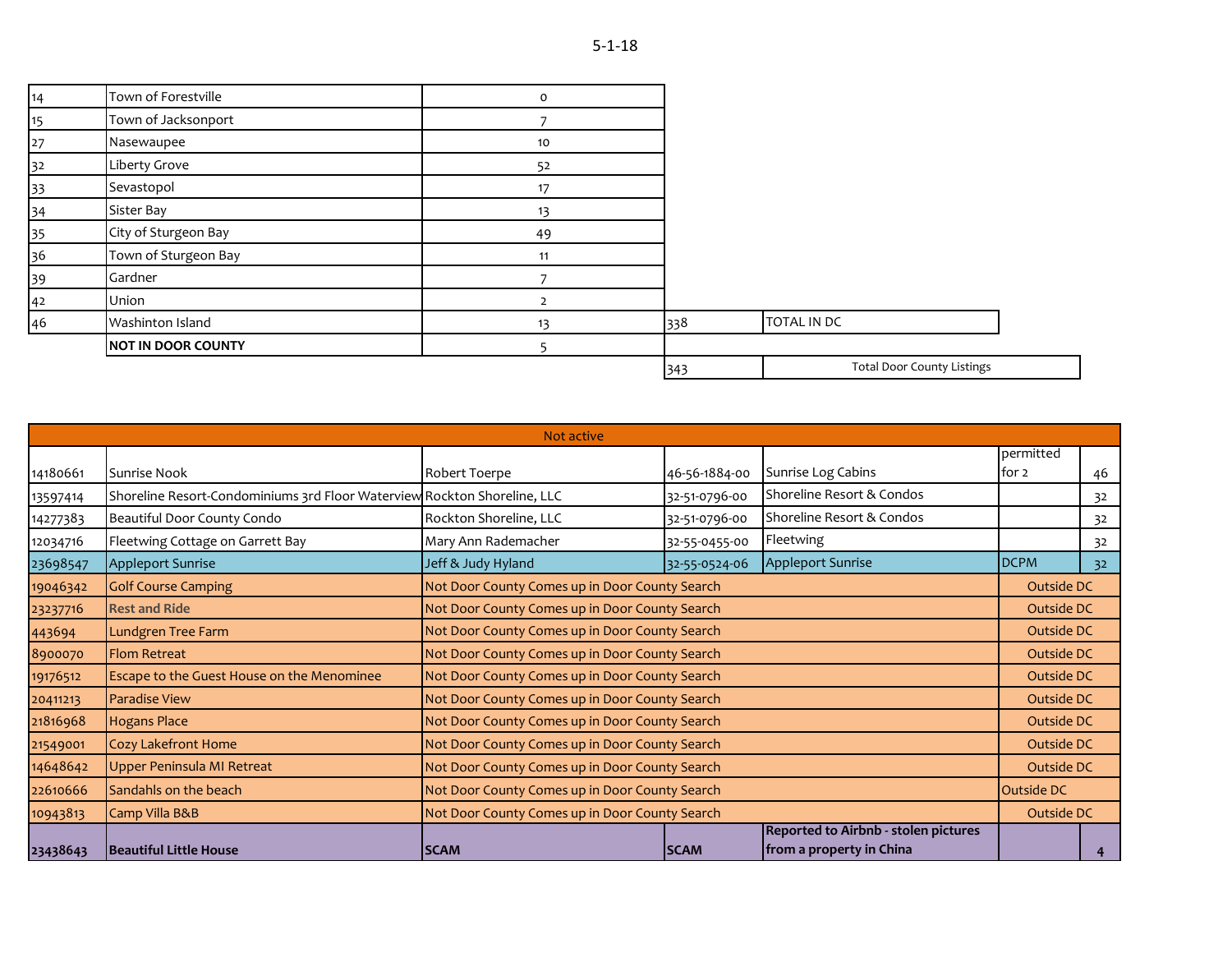|          | 22939300 Elegant Farmhouse with Massage            | <b>Russell Burie</b>         | 33-56-1851-00 | Elegant Farmhouse             |                                             | 33               |
|----------|----------------------------------------------------|------------------------------|---------------|-------------------------------|---------------------------------------------|------------------|
|          |                                                    |                              |               |                               | permitted                                   |                  |
| 19551785 | <b>Bluff House</b>                                 | Cookery, Inc.                | 12-55-0122-00 | Cookerty Lodging              | for 3                                       | 12               |
| 13664372 | Parkway Escape                                     | Dale & Carol Polzin          | 39-56-0922-13 | Parkway Escape                |                                             | 39               |
| 13111748 | Condo at Highland Greens                           | Sarah George                 | 34-53-1039-00 | George's Getaway              |                                             | 34               |
| 12588724 | Country Chalet of Fish Creek                       | Dennis & Marla Sunstron      | 12-55-0830-00 | Country Chalet                |                                             | 12               |
| 16723200 | Summer Place Large Cabin                           | Reinhold Schomann            | 46-55-0643-00 | Summer Place                  | Permitted<br>for 2                          | 46               |
| 16768580 | Summer Place Small Cabin                           | Reinhold Schomann            | 46-55-0643-00 | Summer Place                  | Permitted<br>for 2                          | 46               |
| 6541476  | Charming Waterfront Cottage                        | Alex Trueblood               | 46-56-1411-00 | <b>Trueblood Cottage</b>      |                                             | 46               |
| 13379159 | Sherwood Point Cabin adjacent to Lighthouse        | Ricky & Carrie Uhlig         | 27-56-1321-00 | Sherwood Point Cabin          |                                             | 27               |
| 5580349  | <b>Quiet Vacation Home</b>                         | Debra L. Sheridan            | 46-56-1526-00 | <b>Island Legacy House</b>    |                                             | 46               |
| 17346242 | The 930                                            | Rob Vogel                    | 35-56-1730-00 | The 930                       |                                             | 35               |
| 18791774 | Sunny Bike Path Apartment                          | Jennifer Ann Schierl         | 27-56-1787-00 | Sunny Bike Path Apartment     |                                             | $27$             |
| 19950725 | Quinn's Crescent Beach                             | Tami & Brian Quinn           | 33-56-1750-12 | Quinn's Crescent Beach        |                                             | 33               |
| 21230158 | <b>Writers Cottage</b>                             | <b>Brenda Dietlein</b>       |               | removed 12/12/17 per owner    |                                             | 39               |
| 15062338 | 2 Bedroom for Retreat at Baileys Harbor Resort, WI | <b>Misty</b>                 |               |                               | Timeshare<br>with no<br>information         | 15 <sub>15</sub> |
| 21578526 | <b>Door County Cottage</b>                         | <b>Nancy Brook</b>           |               |                               | <b>listing</b><br>removed as<br>of 12/11/17 | 12               |
| 21287907 | Snug condo on the water in Sturgeon Bay            |                              |               |                               |                                             | 27               |
| 20961541 | 1960's Dream! Anderson Camper                      | Jeri Olm                     |               |                               |                                             | 39               |
| 21201942 | Meadow Ridge Resort--Aquatic Center, Arcade & mor  |                              |               | Timeshare wholesaler          |                                             | 9                |
| 12653322 | Jacksonport Wi Door Co on the Beach                | Kris Zeile                   | 15-56-1263-00 | <b>Shoreline Ventures</b>     |                                             | 15               |
| 19668255 | Hope's Fishing Haven                               | Hope & Thomas Werking        | 39-56-1421-13 | Hope's Fishing Haven          | Dreamland<br>Agent                          | 39               |
| 13922784 | Graybird Manor                                     | Chris Demarinis              | 34-56-1672-00 | Graybird Manor                |                                             | 34               |
| 19532421 | New Home, Great Location                           | Carolee Lasecki              | 12-56-1450-00 | Treeport                      | permitted<br>for 3                          | 12               |
| 20190513 | Kangaroo Lake Retreat                              | William and Heather Andersen | 02-56-1543-06 | Kanagroo Lake Retreat         |                                             | $\overline{2}$   |
| 20848190 | Lady Loon Lakefront Lodge                          | <b>Kathleen Kay</b>          |               |                               |                                             | 32               |
| 474747   | Vacation Condo in Door County WI                   | Frederick R. Carson          | 08-53-0945-00 | Landmark - Unit 3334 - Carson |                                             | 8                |
| 1017049  | Door County Getaway - Sleeps 6                     | James Hedman                 | 32-53-1306-00 | Northbluff Retreat            |                                             | 32               |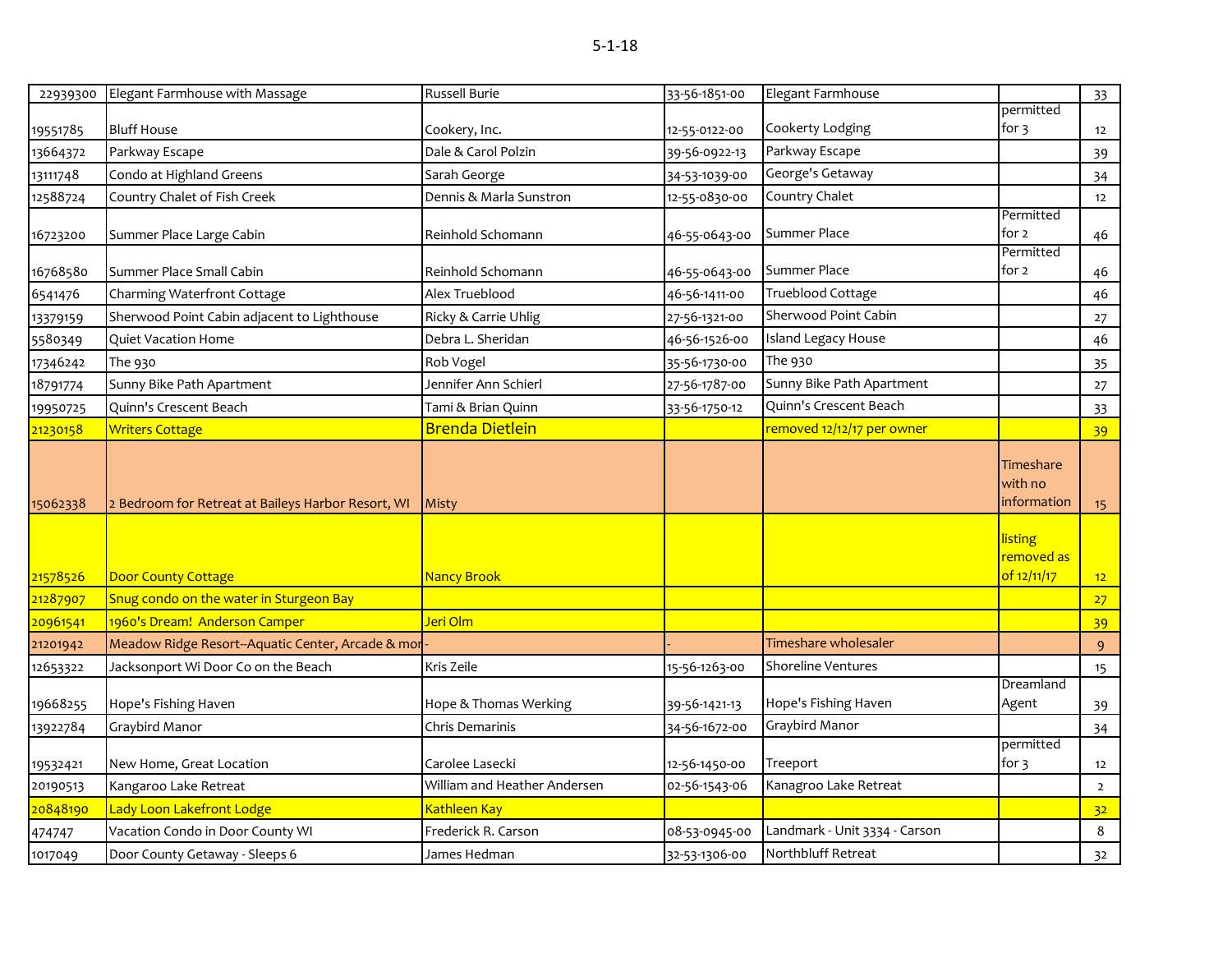| 18150677 | In the heart of Sturgeon Bay.              | David Hayes                                         | 35-54-1427-00 | Reynolds House B&B              |                                                                   | 35             |
|----------|--------------------------------------------|-----------------------------------------------------|---------------|---------------------------------|-------------------------------------------------------------------|----------------|
|          |                                            |                                                     |               | Landmark Resort - Door County   | permitted                                                         |                |
| 19735199 | Landmark Resort - Cozy 1 bedroom wood-view | <b>Brian Wiegland</b>                               | 08-53-1688-00 | Getaways-Wiegand                | for 4 units                                                       | 8              |
| 17281207 | Accessible 1 Bed 1 Bath Condo              | Daniel and Linda Scott                              | 08-53-1685-00 | Landmark Resort - #4105 - Scott |                                                                   | 8              |
| 17027981 | Maple Grove Cottage                        | John and Maria Chomeau - Maple Grove<br>Cottage LLC | 12-56-1330-00 | Maple Grove Cottage LLC         |                                                                   | 12             |
| 2613362  | The Cotter Cottage                         | <b>Brandon Cotter</b>                               | 34-56-1371-00 | The Cotter Cottage              |                                                                   | 34             |
| 7530840  | Inn at Cedar Crossing                      | Stephen Hellmann                                    | 35-54-0827-00 | Inn at Cedar Crossing           |                                                                   | 35             |
| 16690036 | Harbor Light Inn                           | Harbor Oasis LLC, Sheenah Arenz                     | 32-52-1527-00 | Harbor Light Inn                |                                                                   | 32             |
| 12173811 | The Chalet on Garret Bay                   | Mary Ann Rademacher                                 | 32-56-1606-00 | Chalet, The                     |                                                                   | 32             |
| 8282578  | The Cottage on Cottage Rd                  | Mark and Kari Speltz                                | 32-56-1560-00 | The Cottage on Cottage Road     |                                                                   | 32             |
| 230311   | Awesome Log Home Door Co, WI               | Cheryl M Robertson                                  | 27-56-1211-00 | Maple Haven Bed and Breakfast   |                                                                   | 27             |
| 4861518  | <b>Beautiful Beach House</b>               | Mary & Ray Spangler                                 | 02-52-0393-00 | Cedar Beach Inn                 |                                                                   | $\overline{2}$ |
| 6006127  | Highview Lodge, 40 Private Acres           | Matthew T Reese                                     | 46-56-1279-00 | <b>Highview Lodge</b>           |                                                                   | 46             |
| 11165648 | Luxury Rooms in heart of Ephraim           | Diane Taillon                                       | 11-52-1583-00 | Hillside Inn Ephraim            | permitted<br>for 7                                                | 11             |
| 11819966 | Door County Log Cabin in Ephraim           | Diane Taillon                                       | 11-56-0963-00 | Log Cabin Place                 | permitted<br>for $3$                                              | 11             |
| 11819036 | Door County Log Cabin in Ephraim!          | Diane Taillon                                       | 11-56-0963-00 | Log Cabin Place                 | permitted<br>for $\frac{1}{3}$                                    | 11             |
| 6738821  | Country Home                               | John Heikkila                                       | 14-56-1539-00 | Heikkila - Country House        |                                                                   | 14             |
| 5394977  | Three Sisters Farm Meadow House            | Tim and Kathleen Kay                                | 32-56-1523-00 | Summer Sleeping House - Kay     | permitted<br>for three<br>units                                   | 32             |
| 12009002 | Motor Sailor for Rent                      | <b>Brian Coffou</b>                                 | n/a           | m/a                             | signed<br>certification<br>of non-<br>rental                      | 35             |
| 5586852  | Door County Bayshore Sunset View           | Helen & Robin Urban                                 | 42-56-1500-00 | Urban - 1052 Bayshore           | Property<br>sold listing<br>still active<br>permit<br>deactivated | 42             |
| 1747509  | House on Golf Course & by Beach            | Kevin Murphy & Steve Brunke                         | 09-55-0753-00 | The Fifth hole                  |                                                                   | 9              |
| 155484   | Baileys Harbor Yacht Private Location      | <b>Iris Marie</b>                                   |               |                                 | Timeshare<br>with no<br>information                               | 2 <sup>1</sup> |